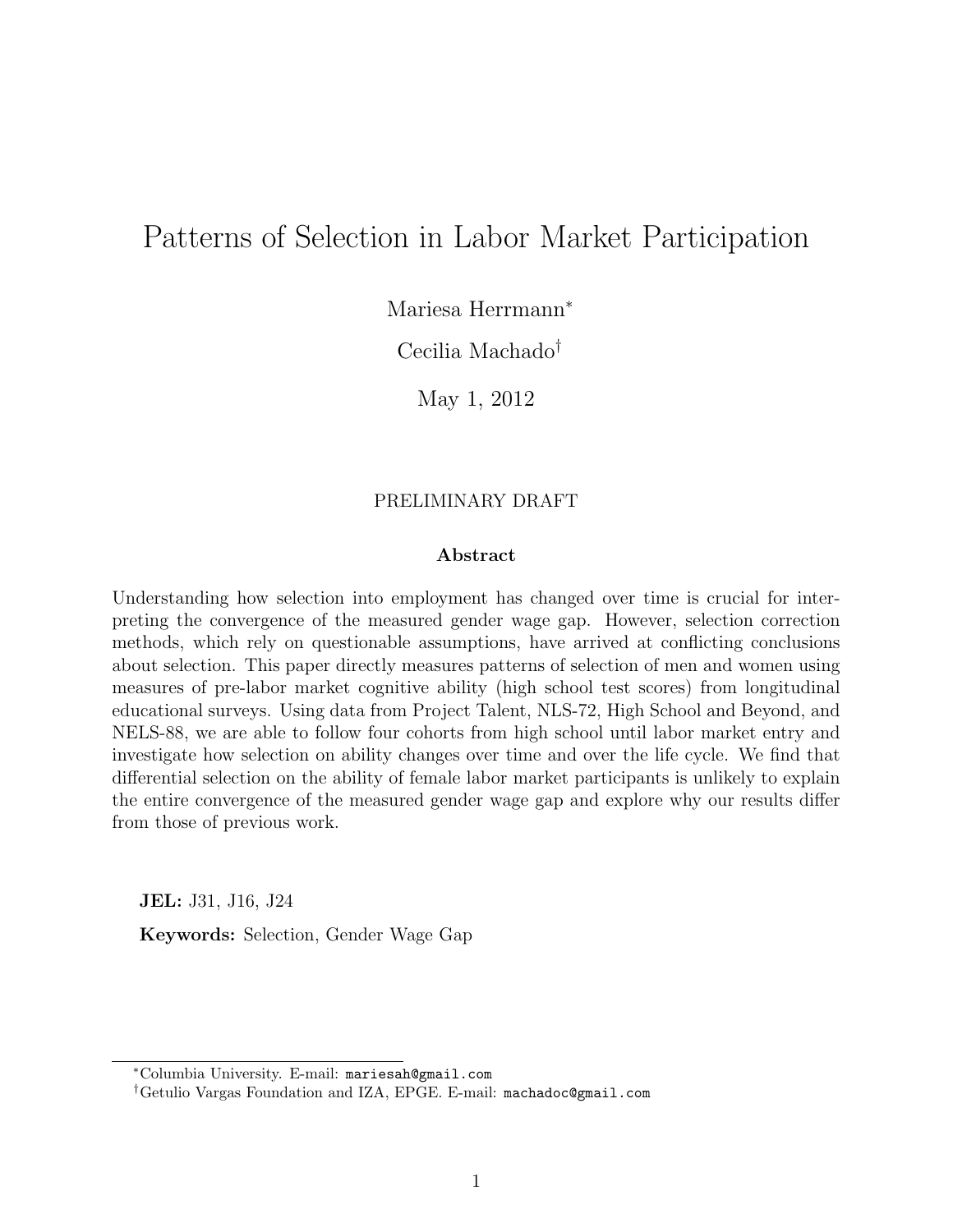# 1 Introduction

The last several decades have marked a period of rapid economic transformation for women. Over this period, women's participation in the labor force has increased significantly, and their wages have rapidly approached those of men. Figure 1 illustrates these trends using data on white high school graduates between the ages of 25 and 60 from the March Current Population Survey (CPS); participation is measured as the proportion of women working full-time full-year (FTFY) and female relative wages are measured as the difference between the log hourly wages of women and men working FTFY.<sup>1</sup> This figure shows that between 1960 and 2010, female participation increased from around 0.2 to 0.5 and the gender wage gap fell from approximately 0.40 to 0.25 log points. We also see that the trends in relative wages and participation roughly coincide, with steep increases in both series occurring between 1970 and 1990, followed by slower increases thereafter.

Potential reasons for the decline in the gender wage gap are myriad. A leading explanation is that women have made large improvements in human capital (e.g., education, actual experience) and occupational choices, which reflect their changed expectations regarding labor force participation.<sup>2</sup> Other explanations include changes in labor market institutions or demand that favor women relative to men, such as deunionization, increasing returns to softrather than hard-skills, and reductions in discrimination [Blau and Kahn, 2006, Weinberg, 2000]. However, since wages are only observed for individuals who select into employment, a lingering question is to what extent the observed changes in the gender wage gap reflect or conceal unobservable changes in the selectivity of the female workforce [Blundell et al., 2007, Blau and Kahn, 2006, Mulligan and Rubinstein, 2008].

The impact of selection bias on women's measured wages has been the subject of much study. Historically, selection bias has been thought to be particularly problematic for women's wages due to women's low rates of labor force participation. Recent increases in fe-

<sup>&</sup>lt;sup>1</sup>We follow the literature and define FTFY participants as those working more than 35 hours a week and more than 50 weeks in a year. We focus on high school graduates, since our later analysis is restricted to individuals with at least a high school degree. More details on the CPS sample is found in the Appendix.

<sup>2</sup>For example, controlled fertility allowed young women to pursue higher education in degree-fields traditionally dominated by men [Goldin and Katz, 2002, Edlund and Machado, 2011].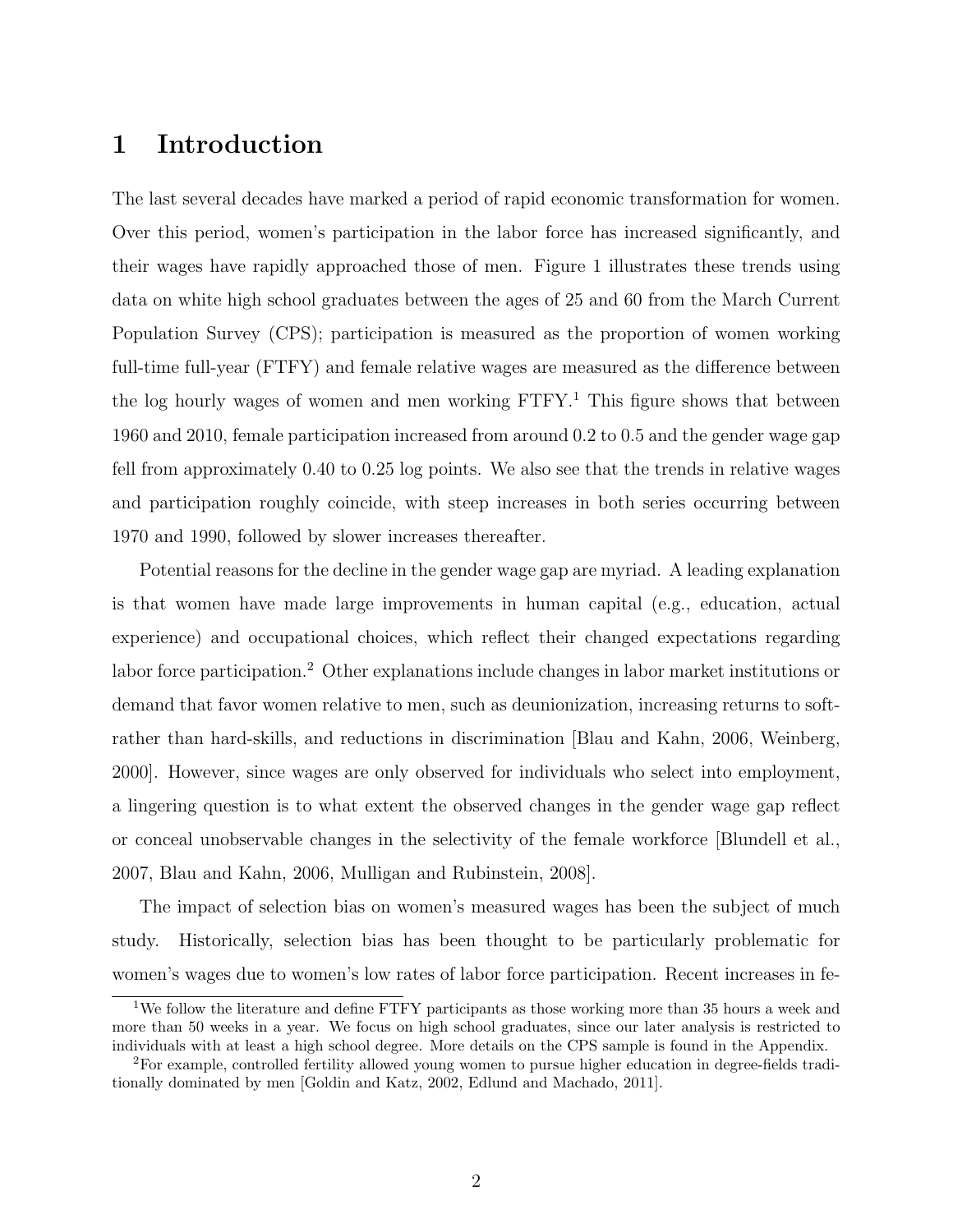male labor force participation have ameliorated worries about selection, but researchers still disagree about the bias's sign. The conventional wisdom is that labor market participants are positively selected, so average observed wages exceed average potential wages [Blundell et al., 2007, Smith and Ward, 1989, Olivetti and Petrongolo, 2008]. However, the opposite is true if participants are negatively selected, for example, due to assortative mating [Neal, 2004].

Of course, there is also no reason to believe that selection has remained constant over time. Somewhat conflicting accounts of changes in selection are provided by Blau and Kahn [2006] and Mulligan and Rubinstein [2008], who base their findings on imputed wages and a parametric selection model, respectively. While the former study finds that selection was more positive in the 1980s and less positive in the 1990s, the latter reports that selection changed from negative to positive between the late 1970s and late 1990s.

Since these accounts rely on different methods and assumptions, it is unclear to what extent such differences may be driving their conclusions. This paper takes a different approach and attempts to provide direct evidence on patterns of selection into the labor market. Specifically, we examine how cognitive ability - a trait that has been shown to directly affect wages [Murnane et al., 1995, Neal and Johnson, 1996, Kuhn and Weinberger, 2005, Fortin, 2007] and which is unobserved in most data sets - affects selection into employment and how this relationship has changed over time. Our approach is also closely related that of Corcoran et al. [2004] who use these data to examine how female selection into the teaching profession changed over time. It complements Mulligan and Rubinstein [2008], who supplement their analysis by examining test scores in a sample of white women from the NLSW, by disentangling age and cohort effects on selection for both men and women.<sup>3</sup>

Our analysis is based on data from four nationally representative surveys of high school

<sup>&</sup>lt;sup>3</sup>Mulligan and Rubinstein [2008] find that women with above average IQs were more likely to participate in the labor force in the 1990s than in the 1970s, but their results are based on a sample of women who were all between the ages of 14 and 24 in 1968 and thus may confound cohort with age effects. Our data allow us to disentangle these effects, since we compare multiple cohorts of women at approximately the same age. This distinction is potentially important, since many women drop out out of the labor force during their child-bearing years and return when their child-rearing is complete [Smith and Ward, 1989]. Our sample also includes men, so we can assess whether these patterns merely reflect the generally higher ability of labor market survivors, regardless of gender.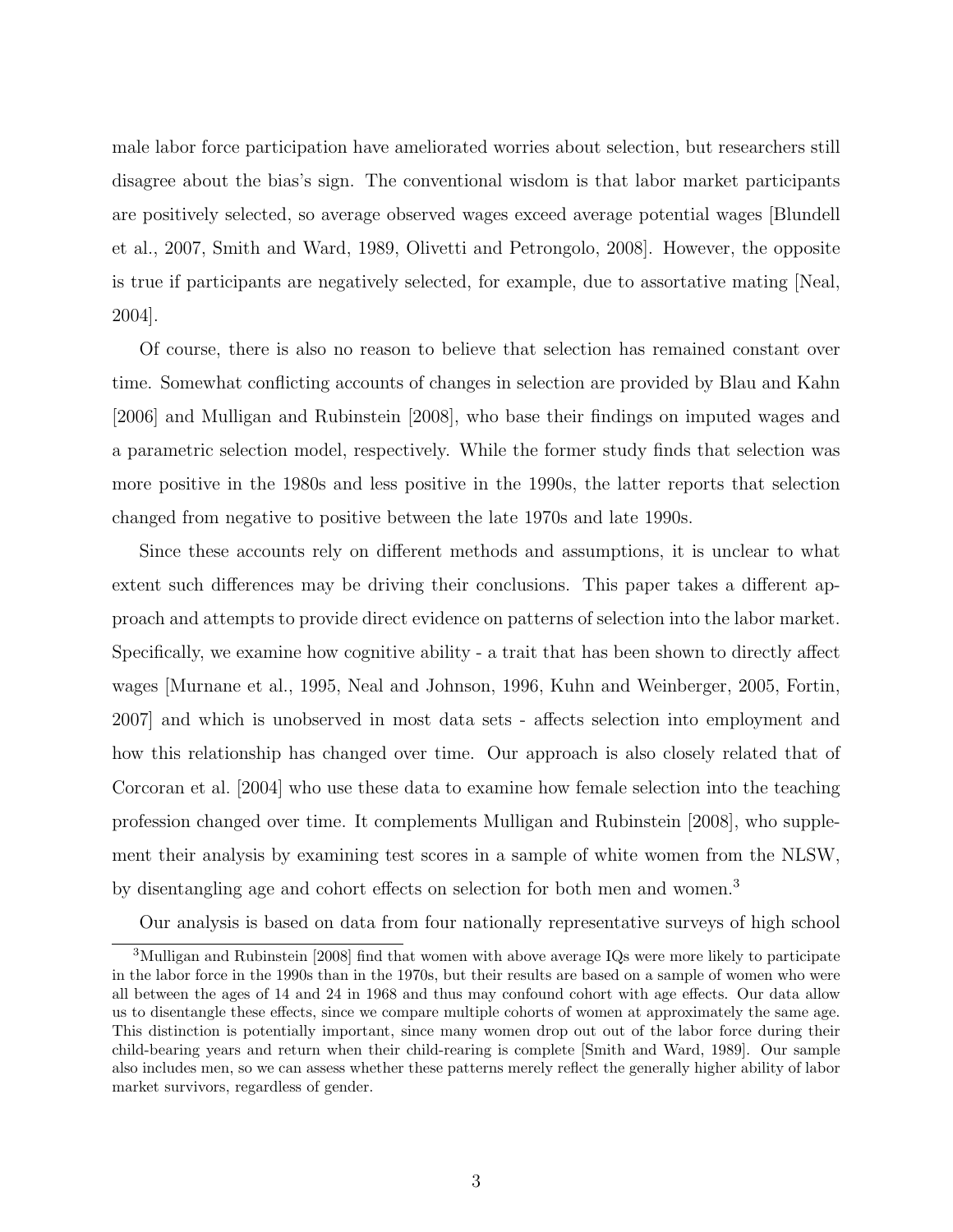students - Project Talent, NLS-72, High School and Beyond, and NELS-88 - which contain test scores that are measured in high school and, thus, are not contaminated by labor market choices or investments. We scale test scores to represent each individual's rank within the distribution for their cohort and gender, holding the distribution of ability fixed over time.

We analyze selection on ability into labor market participation separately for individuals at younger ages (23-25) and at older ages (29-32). Comparing all four cohorts at younger ages, we find that selection for women has became less positive between 1966 and 1999. Comparing the two earlier cohorts - Talent and NLS-72 - at older ages, we find that selection changed from zero to positive between 1972 and 1986, although this positive relationship is no longer statistically significant once we control for experience. For men, at younger ages, we find evidence of positive selection in the 1970s and 1980s but not in the 1960s or 1990s. However, at older ages, we find that men are more positively selected in 1986 than in 1972, and this result is robust to the inclusion of controls for experience. These findings suggest that worries that selection bias - at least on ability - contaminates measured wages may be exaggerated for women and understated for men.

This paper proceeds as follows: In Section 2, we describe the literature on the gender wage gap and selection, Section 3 describes the data, Section 4 presents our methodology and results, Section 5 investigates the possible explanations for our results, and Section 6 concludes.

### 2 Background

Economists have long been concerned about selection bias in observed wage gaps. Correction methods for selection date back to Gronau [1974] and Heckman [1974]. Recently, several wellregarded studies have used different methods to correct for selection bias in the estimation of gender wage gaps, only to reach starkly different conclusions about its evolution.

Using a parametric selection model (among other methods), Mulligan and Rubinstein [2008] estimate that the gender wage gap in the U.S. remained stable at around -0.338 log points between the late 1970s and late 1990s. They find that female selection into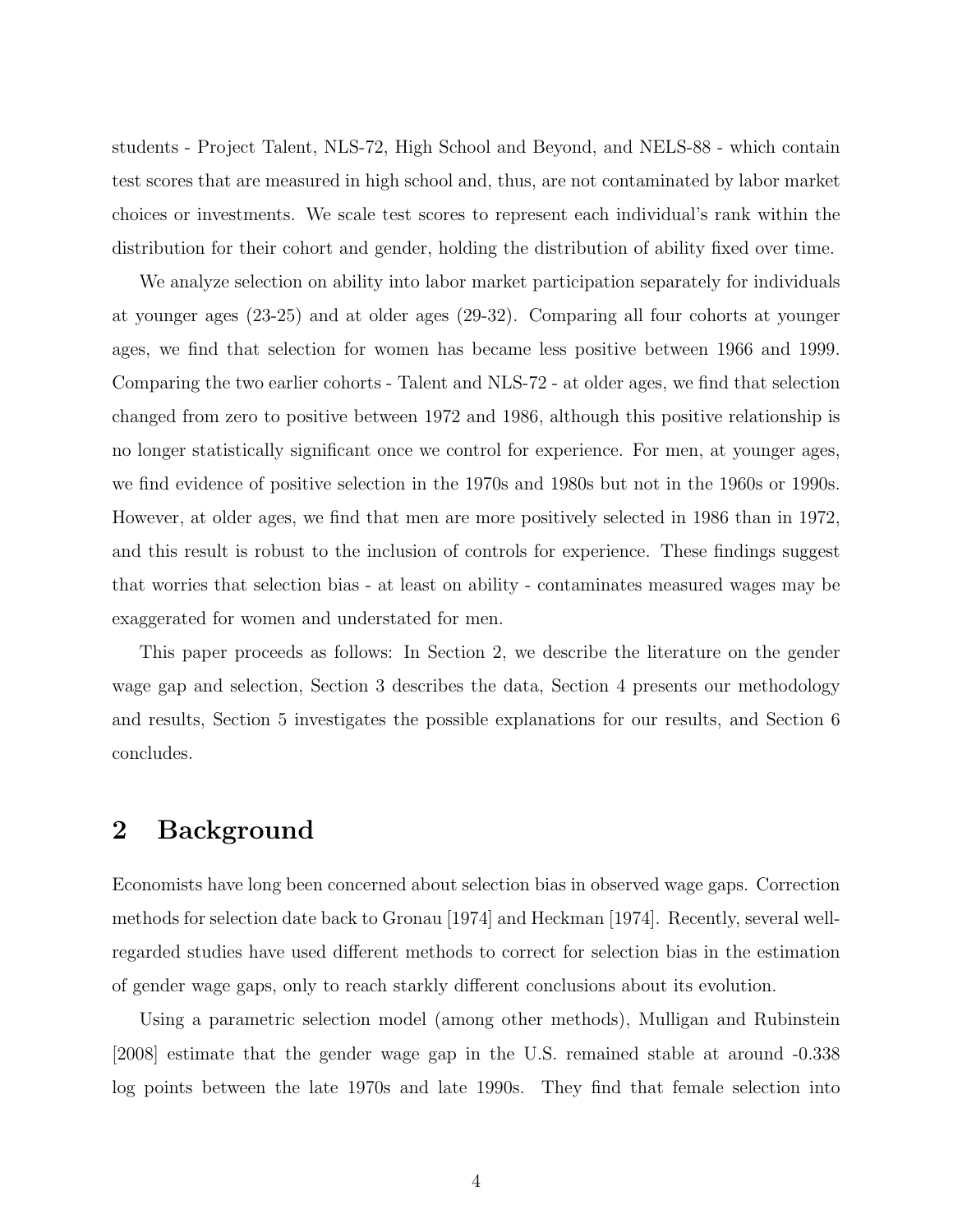employment switched from negative to positive over this time period, which they interpret as evidence that growing wage inequality within gender differentially induced more able women to work. Based on this finding, they argue that the narrowing of the gender wage gap can be entirely attributed to unobservable changes in labor force composition. However, it is worth noting that their parametric model relies upon the validity of somewhat questionable instruments for female labor force participation - interactions between the number of children under the age of 6 and marital status.

In contrast, using imputation methods, Blau and Kahn [2006] estimate that the median gender wage gap closed 0.15 log points per year in the 1980s and 0.10 log points per year in the 1990s. Their selection-corrected estimate is smaller than their uncorrected estimate of 0.17 log points for the 1980s but larger than their uncorrected estimate of 0.09 log points for the 1990s, suggesting that selection became more positive in the 80's and less positive in the 1990's. Of course, these estimates depend on the validity of their imputation procedure, which uses part-time or recent wage observations when they are available, and, when they are not available, relies on assumptions about women's potential wages should fall above- or below- the median.

Taking a different approach, Blundell et al. [2007] assume that selection is positive and correct for it using bounding procedures. They find that the pay gap in the U.K. closed at least 0.23 log points between 1978 and 1998; Machado [2009] replicates their procedures for the U.S. and obtains similar results. However, the preceding discussion suggests that positive selection is not necessarily a trivial assumption. Neal [2004] also argues that white women may be negatively selected into employment due to assortative matching in the marriage market. Yet, the assumption of positive selection is crucial for the results in Blundell et al. [2007] as the bounds become uninformative when this assumption is relaxed.

From these studies, it is evident that there is large disagreement in the literature regarding the nature of selection, despite its importance for drawing conclusions about the evolution of the gender wage gap.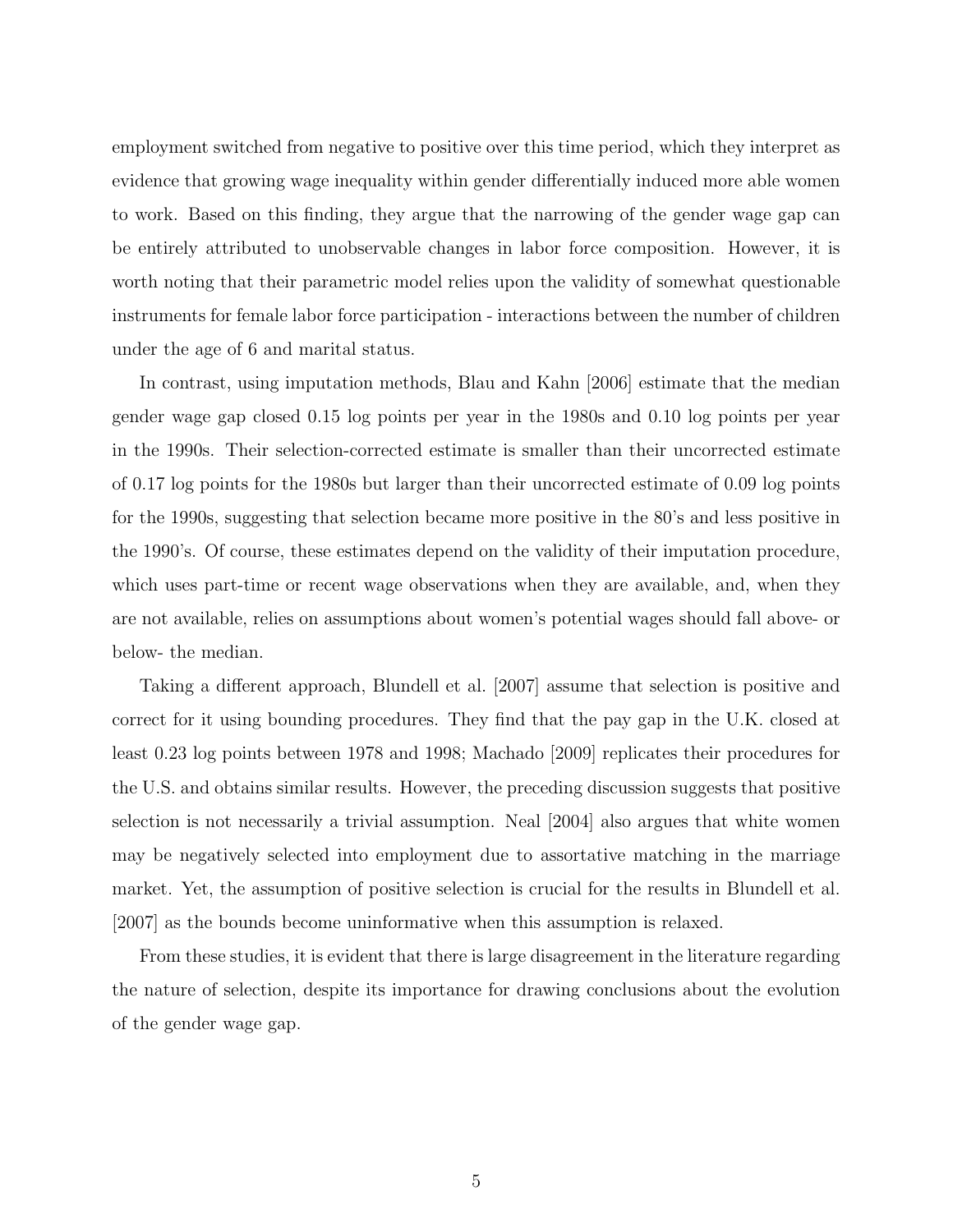# 3 Data

We use data from four nationally representative longitudinal surveys of high school students: Project Talent (Talent) for the class of 1961, the National Longitudinal Study of the High School Class of 1972 (NLS-72), High School and Beyond (HS&B) for the class of 1980, and National Education Longitudinal Study of 1988 (NELS-88) for the class of 1992.<sup>4</sup> Since the latter three studies belong to the National Education Longitudinal Studies (NELS) program of the National Center for Education Statistics (NCES), for the sake of simplicity, we refer to all four surveys as the NELS.<sup>5</sup>

Each of these studies administered a background questionnaire and a battery of aptitude tests while students were in high school. The studies also conducted a number of follow-up surveys to obtain information about students' educational attainment, labor market experiences, and family formation after high school, though the length of time between the follow-up surveys and high school graduation varied across studies.<sup>6</sup> We focus only on the follow-up surveys taken when respondents were at least 23 years old, and we use retrospective information when available to aid comparability between surveys. For Talent, we have follow-up surveys from 1967, when they were 23, and from 1972, when they were 29. We also have two follow-up surveys for NLS-72, taken in 1979 when they were 25 and in 1986 when they were age 32. HS&B and NELS-88 were only followed for a short period of time, so the last HS&B follow-up was conducted in 1986 when students were 24. The final NEL-88 follow-up was conducted in 2000, but we use outcomes from 1999, when respondents were 25 years old. Figure 2 compares the availability of data across NELS.

These data span a crucial time period for understanding changes in female labor force participation and gender wage gaps. It is well-known that many of the changes observed in

<sup>4</sup>We focus on the Talent class of 1961, who were juniors in 1960 when the exams were administered. Since the other cohorts were tested in their senior year, we believe the juniors to be more comparable than the sophomores or freshmen. Unfortunately, the 5-year follow up for the Talent seniors (the class of 1960) lacks data on full-year employment. However, results using the 11-year follow up for the Talent seniors are qualitatively similar.

<sup>&</sup>lt;sup>5</sup>Talent is a predecessor of this program and was administered by the American Institutes for Research, in conjunction with other organizations, such as the University of Pittsburgh.

<sup>&</sup>lt;sup>6</sup>More information about these surveys can be found in the Appendix.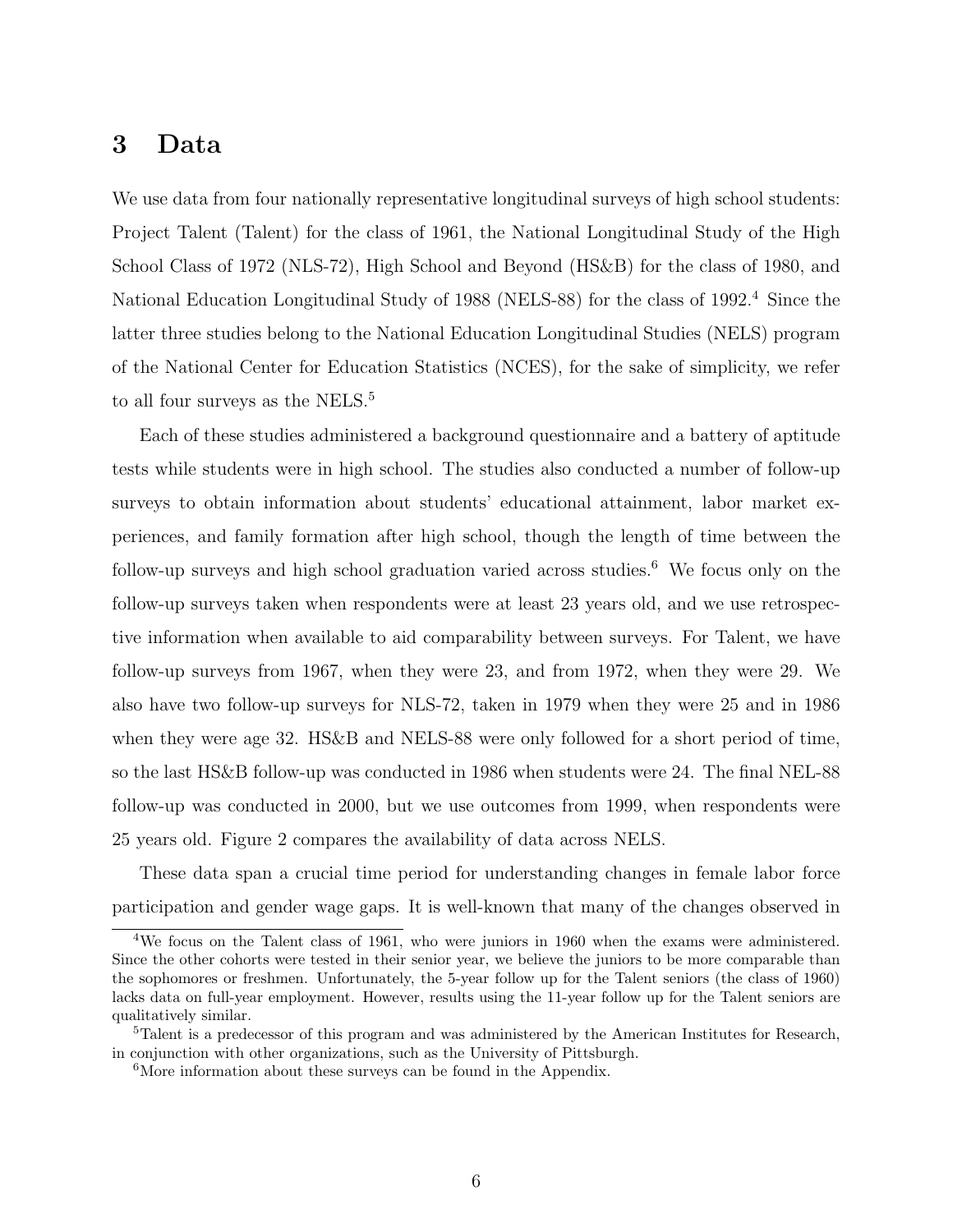the cross-section (e.g., Figure 1) reflect differences in the characteristics and behaviors of the cohorts entering versus those exiting the labor force [Weinberger and Kuhn, 2010]. Figure 3 uses CPS data to graph these trends over the life-cycle for the cohorts in our sample. From Panels A and B, we see that within cohorts, the relative wages and participation of women decline as they enter childbearing age. After women complete childbearing, relative female participation rises, but relative female wages rebound slightly at best. In contrast, once individuals complete post-secondary education, the participation rate for men remains quite steady (Panel C). The figure also shows that female wage and participation trends begin to diverge between cohorts as workers reach their mid-twenties, suggesting that even though our analysis is limited to young workers, its occurs at critical age. Moreover, there is also a particularly large divergence in trends between the cohort born in the early 1940s and the one born in the 1950s, the two cohorts for whom labor force information is available at later ages in NELS, around age 30.

Our main sample consists of high school graduates who responded to the selected followup surveys and have test scores available.<sup>7</sup> To abstract away from changes in race inequality, we focus on non-Hispanic whites, and to avoid life-cycle effects on labor market outcomes, we compare individuals in the follow-up surveys when they are approximately the same age. We compare all four cohorts close to the age of labor market entry, when respondents are between 23 and 25 years old, but due to the limited follow up periods of our surveys, we are only able to compare the two earlier cohorts - Talent and NLS-72 - at older ages, around 29 to 32. The multiple observations from Talent and NLS-72 also allow us to examine how selection changes within cohorts over time.

As our measure of cognitive ability, we use students' score on the math exam, which has been found by other studies to have a stronger effect on wages than verbal test scores [Murnane et al., 1995, Kuhn and Weinberger, 2005, Fortin, 2007]. Since exams between

<sup>7</sup>We focus on high school graduates to avoid bias caused by differences in students' ages across the baseline surveys. While most of the baseline surveys were taken during the senior year, some were taken earlier, in 9th through 11th grades. Direct comparisons of all students from the baseline surveys would fail to account for ability differences between students who drop out of high school in 9th grade and students who drop out of high school in their senior year.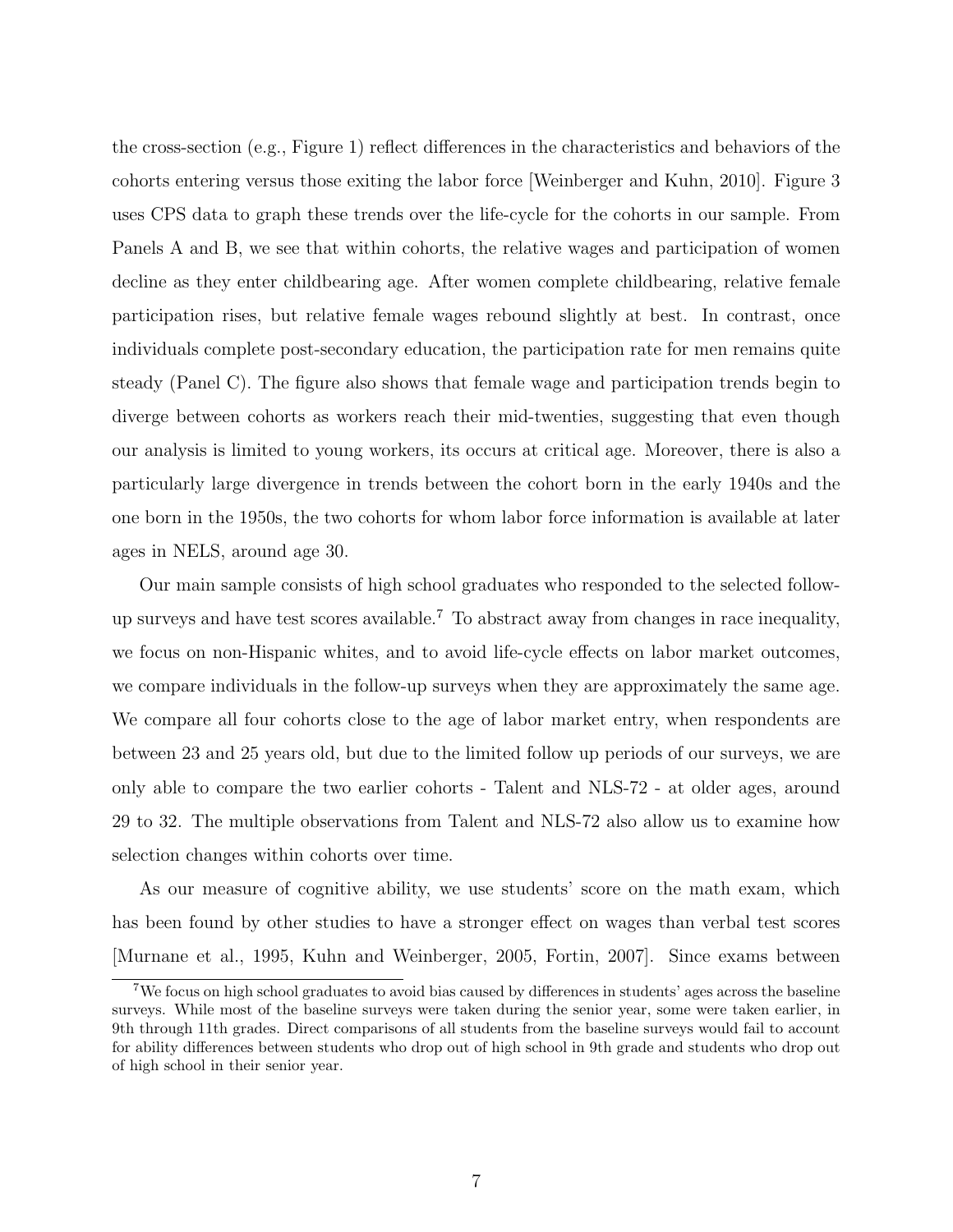the surveys differ in content and scaling, we follow other studies and construct comparable measures by calculating each student's centile rank in the distribution of white high school graduates of the same gender [Kuhn and Weinberger, 2005, Corcoran et al., 2004]. We interpret this rank as a measure of students' cognitive ability, assuming that the distribution of ability in this population has remained stable over time.<sup>8</sup> This allows us to examine changes in selection for individuals at the same rank in the ability distribution, although it is worth noting that relative to men of the same rank, women have made significant gains in skills over this time period [Goldin et al., 2006, Fortin et al., 2012].

Our measure of labor force participation is whether individuals were employed full-time, full-year (FTFY), which we define as working at least 35 hours per week and at least 50 weeks in the previous year.<sup>9</sup> We generate this measure from information on the number of hours and weeks worked; we also calculate real hourly wages (in 2000 dollars).

Table 1 displays average FTFY participation and log hourly wages for men and women in each longitudinal survey. For the purposes of comparison, the table also includes averages from the CPS for high school graduates who are the same age as our NELS cohorts in each survey year. There are some differences between the estimates in the NELS and CPS, but these tend to be small, and overall, surveys generate similar patterns for participation and wages. The top panel documents trends in labor force participation; comparisons between Talent and NELS88 show that the participation rates of women in their early to mid-twenties rose dramatically, from approximately 23% to 54% between 1966 and 1999. Participation rates of women in their late twenties to early thirties also grew, from about 23% in the early 1970s to 37% in the late 1980s. On the other hand, the NELS data show that male participation rates are relatively high but have slightly declined over time. The bottom panel documents the trend of the decline in the gender wage gap. For workers at approximately age 30, the gender wage gap fell from approximately 0.34 to 0.25 log points between the early 1970s and late 1980s. Differences in log wages for younger workers are smaller and seem to

<sup>8</sup>Our results are robust to using alternative measures of test scores (e.g., verbal scores) or transformations (e.g., z-scores with mean 0 and standard deviation 1, indicators for ability quintiles, scaling test scores for men and women within the same distribution).

<sup>9</sup>Results that use full-time employment as a measure of participation are qualitatively similar.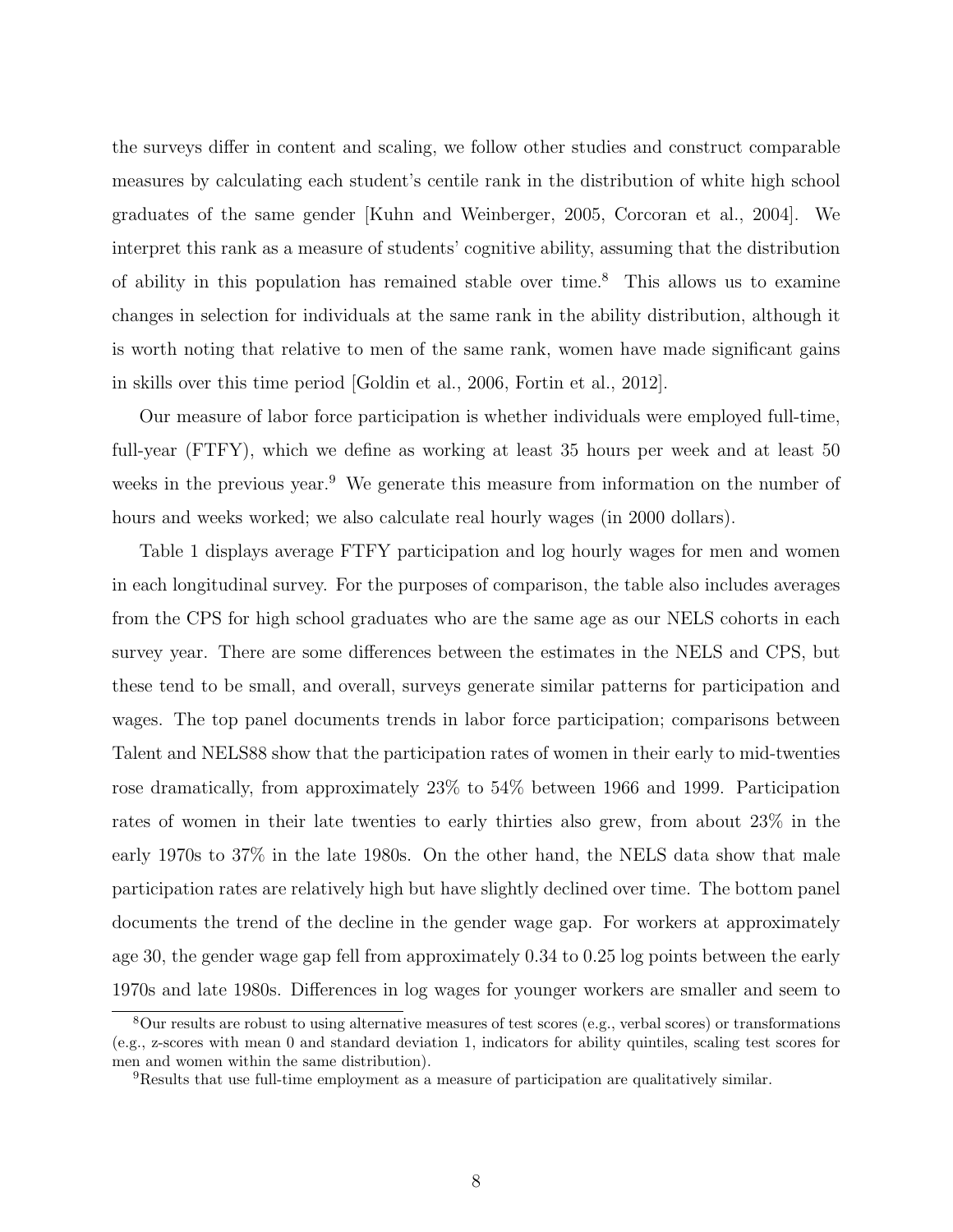primarily reflect differences in the age profile of gender wage gaps.

In addition to information on labor market outcomes, the follow-up surveys also provide information on marital status and the number and age of children, which we use to examine heterogeneity in selection across subgroups of the population. Table 2 presents a full set of summary statistics for the NELS data. These data illustrate several well-known demographic trends: men and women are attaining higher levels of education, they are marrying less and at older ages, and conditional on age, they are less likely to have young children.

### 4 Patterns of Labor Market Selection

To examine how cognitive ability affects the likelihood of labor market participation, we estimate the following linear probability model - separately by cohort, age, and gender:

$$
FTFY_{igca} = \alpha_{gca} + \beta_{gca} \text{score}_{igca} + \gamma_{gca} X_{igca} + \varepsilon_{igca}
$$
 (1)

where  $FTFY_{igca}$  is an indicator that equals 1 if individual i of gender g from cohort c was employed FTFY at age  $a$  and equals 0 otherwise. score<sub>igca</sub> is a measure of individual's ability,  $X_{igca}$  is a vector of controls (education, parents' education, and high school region), and  $\varepsilon_{igca}$ is the error term.<sup>10</sup>

The coefficient of interest is  $\beta_{gca}$ , which measures the relationship between ability and labor force participation for a given gender, cohort, and age. Since our measure of ability ranges from 0 to 1, for individuals who are 1 percent higher in the ability distribution,  $\beta_{gca}$ measures the difference in percentage points in participation. The sign of  $\beta_{gca}$  thus provides evidence on whether average selection on ability into employment is positive, negative, or zero for a cohort, while the changes across cohorts in  $\beta_{qca}$  provide evidence that this relationship is changing over time.

We begin by investigating patterns of selection for all four cohorts in the years 1966, 1979,

<sup>&</sup>lt;sup>10</sup>Education controls include indicators for some college and college or more. Parents' education controls are indicators for less than high school, high school, some college, college or more, or missing. High school region includes controls for south, west, midwest, and northeast.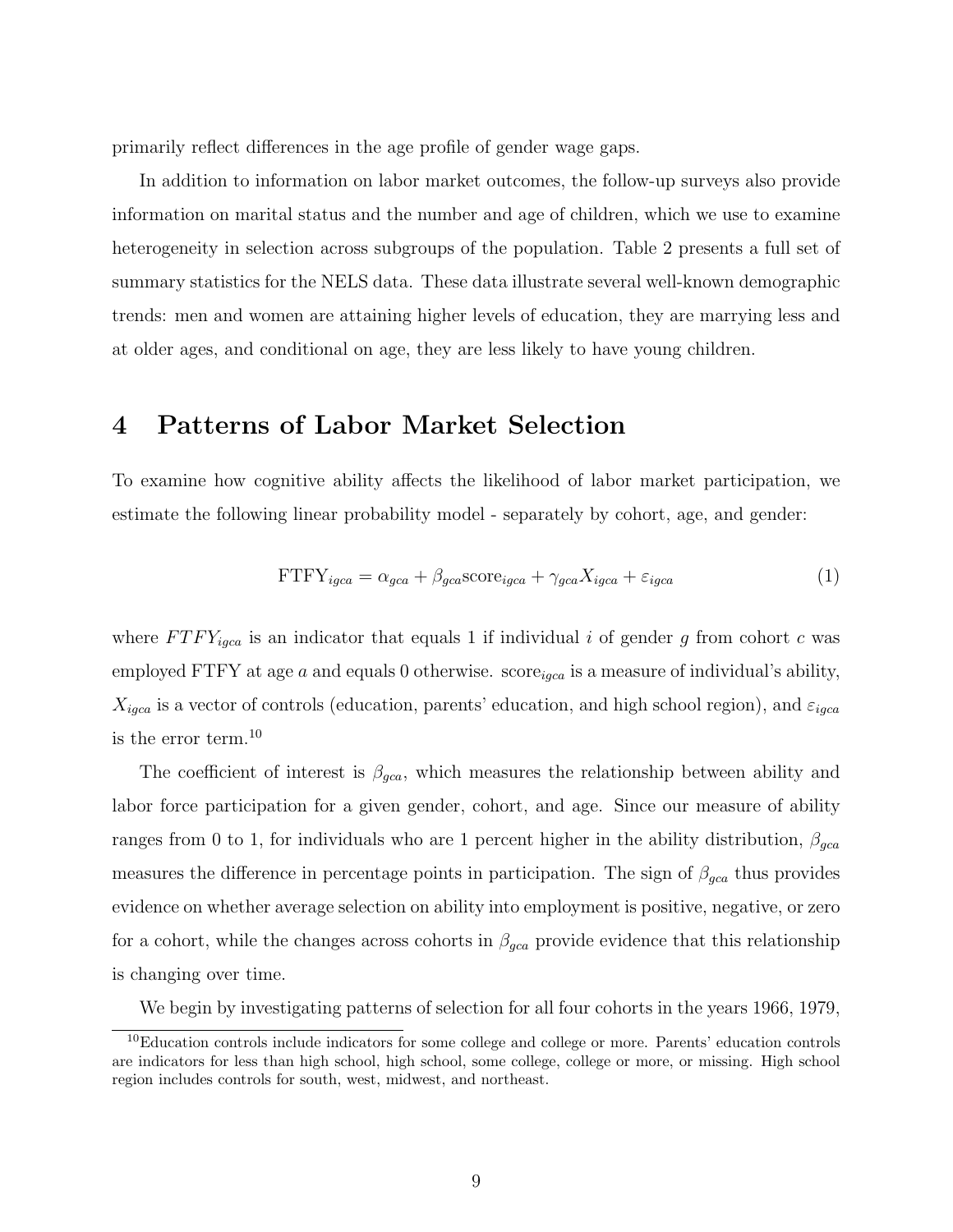1986, and 1999, when respondents were approximately 23 to 25 years old. Table 3, Panel A displays the results for women. For the three earliest cohorts, who enter the labor market between the late 1960s and late 1980s, ability is positively associated with labor market participation, but there is no relationship between ability and labor market participation in the most recent cohort. Although we cannot reject that average selection has remained constant over time, moving from left to right, the estimates are suggestive that at young ages, average selection became more positive for women in late 1980s and less positive in the late 1990s. The increase in participation from 23% to 44% between Talent and HS&B appears to increase positive selection; the estimates suggest that a 10% increase in ability corresponds to a 1.4% increase in the probability of participation in 1966 versus a 2.0% increase in this probability in 1986. On the other hand, when participation increases to 54% in NELS-88, and the coefficient on ability becomes smaller in magnitude and is no longer statistically significant. In addition, the lack of selection in NELS-88 seems surprising, given that participation is still relatively low.

Results for men are displayed in Table 3, Panel B. Similar to our results for women, we find evidence of positive selection for men in the NLS-72 and HS&B cohorts. This may be due to low-ability men dropping out of the labor market in response to the declining labor market opportunities for low-skill men in the late 1970s and 1980s [Juhn, 1992]. These findings also suggest that even though male labor force participation is relatively high, male selection is not necessarily negligible.

Since Table 3 compares cohorts at slightly different ages, one concern is that these results may reflect changes in selection over the life-cycle rather than changes in selection across cohorts. Table 4 addresses this concern by presenting results for the Talent and NLS-72 cohorts for a much wider range of ages, spanning ages 23 through 32. This table provides some evidence on how selection on ability changes over the life-cycle, as well as between these cohorts at older ages. From Panels A and B, we see that for the Talent cohort, ability is not related to participation at age 29 for either men or women, even though female participation rates are relatively low. This suggests that for this cohort, the measured gender wage gap of 0.319 log points (Table 1) may not be biased by selection - at least on ability.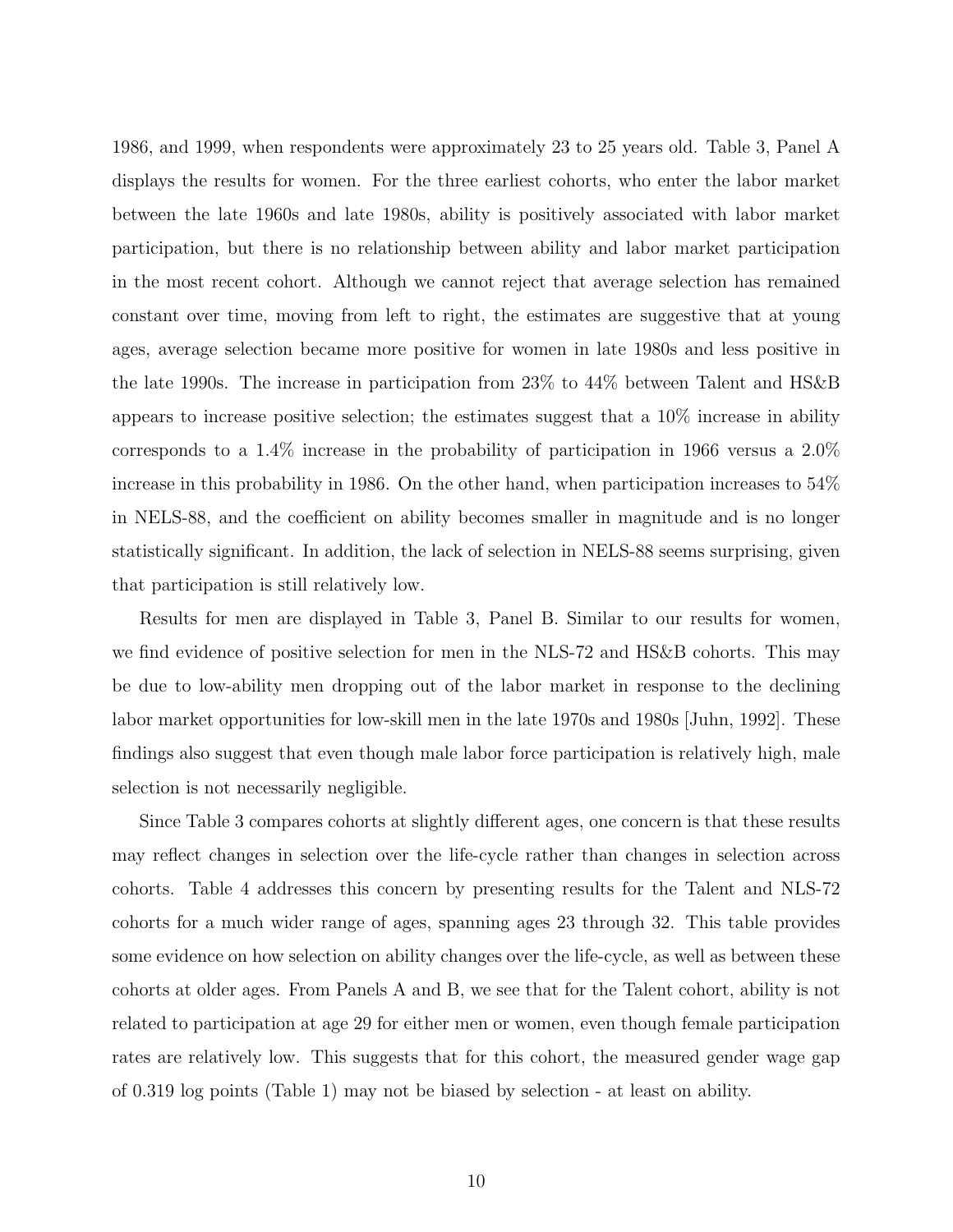On the other hand, in the NLS-72 cohort, the positive relationship between ability and participation strengthens as participants age. While this relationship is increasing for men, it remains stable for women after they reach their thirties. Comparing the Talent and NLS-72 cohorts around age 30 (Columns 2, 6), we find that positive selection increased between the early 1970s and mid-1980s for both men (p-value  $= 0.50$ ) and women (p-value  $= 0.52$ ).<sup>11</sup> These results also confirm the results from the previous table that selection on ability appears to be more positive in the 1980s for both men and women.

Our results point to the following findings: First, across cohorts, women at young ages (around 23-25) become less positively selected between 1960 and 1990. Because FTFY participation increases across cohorts, this pattern suggests that lower ability women were pulled into the labor force in later cohorts. This evidence accords with what might be expected under a fixed positive selection rule, in which the earliest participants have the highest ability and adding more workers reduces the average ability of participants. However, the comparison between the Talent and NLS-72 cohorts reveals that women at older ages (around 30) become increasingly positively selected into work between 1972 and 1986. Participation also increases between these two cohorts, but average selection becomes even stronger (and positive). An interesting feature of these findings is that the relationship between average selection and female participation is not monotonic, as might be expected from either a uniformly positive or negative selection rule.

Most interestingly, the within cohort comparison reveals a dramatic change in women's life-cycle profiles of selection into employment. In Talent, more able women who were working in their early twenties are no longer participating by their thirties: since participation remains stable throughout the life-cycle, these women must have been replaced by less able women in the labor force. In NLS-72, however, participation is also stable, but selection increases over the life-cycle. This suggests that not only do the more able survive, but they replace some of the low ability women who were working at younger ages.

<sup>&</sup>lt;sup>11</sup>This is not a feature of selective attrition between follow-up surveys; estimates from regressions that control for individual fixed effects and common weights in each survey are even larger in magnitude for the NLS-72 cohort.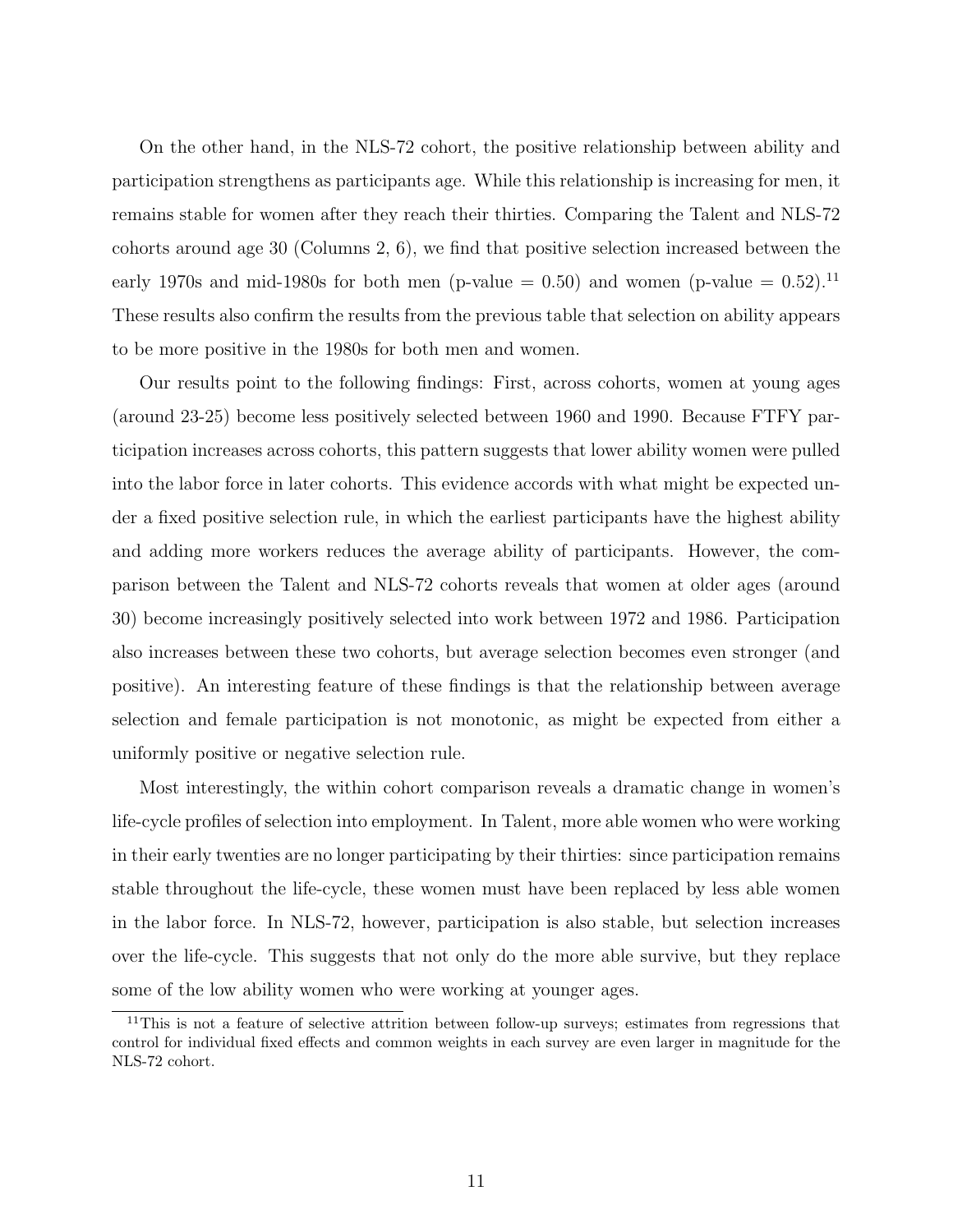What explains these patterns? Women's increased investments and higher attachment to labor force emerge as natural candidates. Increasing returns to skill and wage inequality could also be behind these changing patterns of selection. In addition, marriage and fertility, which have been shown to directly affect women's labor supply, have been undergoing substantial changes across these cohorts. We turn then to investigate those explanations.

### 5 Investments and Marriage

#### 5.1 Investments

In this paper, we have focused on test scores as a measure of the average selection of labor market participants. This focus is driven by the demonstrated importance of test scores for labor market productivity [Murnane et al., 1995, Neal and Johnson, 1996] and the fact that test scores are uncontaminated by worker's choices in the labor market. Of course, there are many other dimensions of ability [Fortin, 2007, Kuhn and Weinberger, 2005] on which workers could be selected, and while in the labor market, workers make additional decisions about investments and human capital accumulation that affect participation and wages.

In this section, we provide results which control for one measure of workers' labor market investments: past full-time labor market experience. This allows us to investigate the sensitivity of our results to this control and further illustrates how participants and nonparticipants may differ on dimensions other than ability. Labor market experience is also an important determinant of labor market outcomes, and much of the convergence in the gender wage gap has been attributed to improvements in women's actual labor market experience [Blau and Kahn, 1997, O'Neill and Polachek, 1993, O'Neill, 2003].

Results that control for years of full-time work experience are presented in Table 5. Unfortunately, results for ages 23-25 are limited to the NLS-72 and HS&B cohorts (columns 1 and 2) because experience is not consistently reported for either the Talent and NELS-88 cohorts.<sup>12</sup> As expected, previous full-time experience has a positive relationship with current

 $12$ The question in Talent 5-year follow up (age 23) is whether the individual has worked continuously since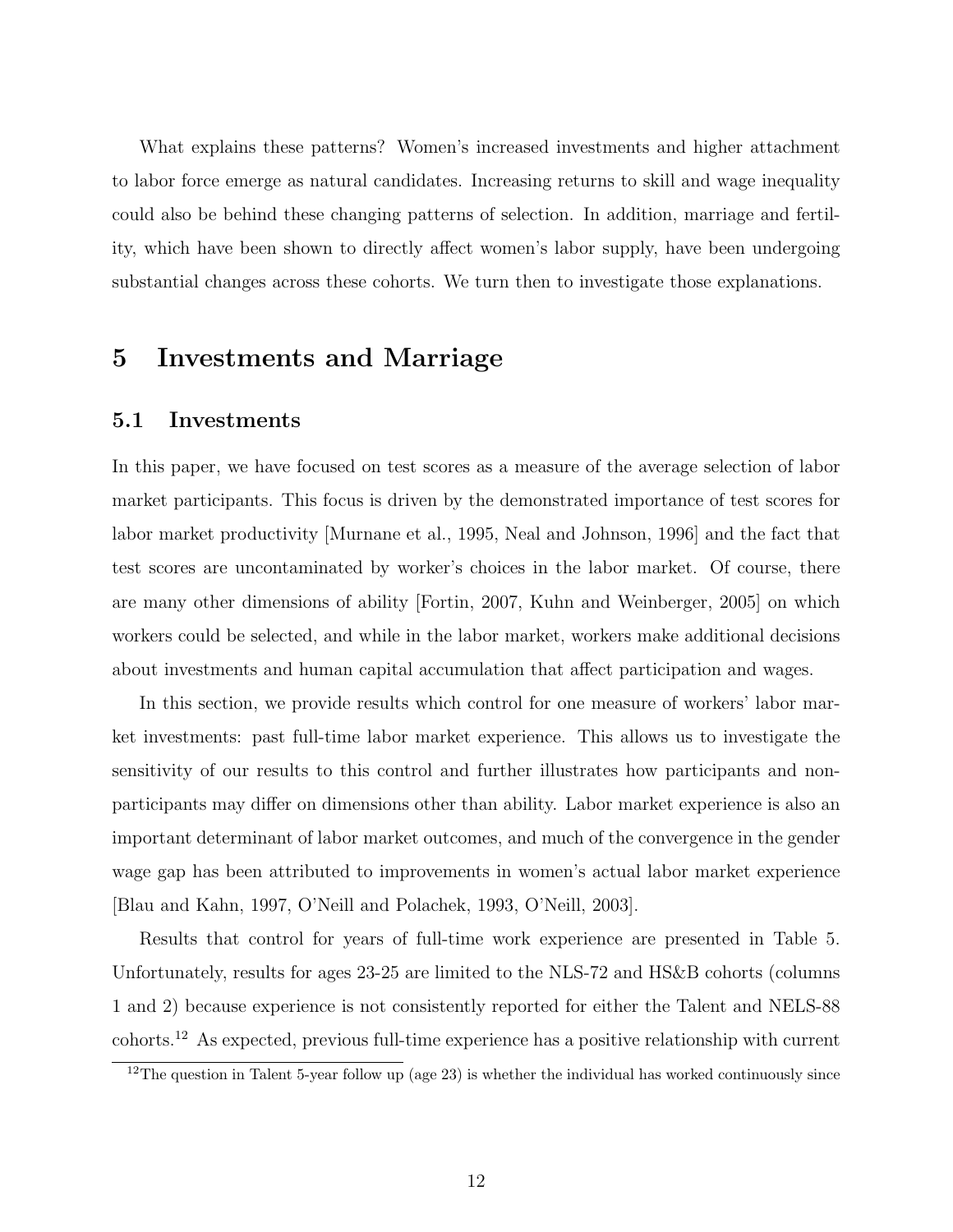FTFY participation, suggesting that labor market participants tend to have more experience than non-participants, and though one should be cautious about comparing the coefficients on experience for individuals of different ages (who thus have different number of years of potential experience), for women, it does not appear that the gap in experience is increasing between participants and non-participants over time.

While the inclusion of a control for experience does not affect our findings of positive selection on ability at young ages in NLS-72 or HS&B for either women or men (Columns 1 and 2), the control does reduce the estimated amount of positive selection on ability at age 32 for NLS-72, suggesting that more able individuals accumulate more labor market experience. For women, the coefficient on ability is no longer statistically significant once we control for experience, suggesting that selection on ability into employment is negligible once experience is taken into account. Men, however, remain positively selected on ability and have more full-time experience relative to non-participants.

#### 5.2 Marriage

We have already seen that female labor force participation rose dramatically across the cohorts we study. The majority of this rise comes from the increased participation of married women. For women in their twenties, female labor force participation increased from 18% to 48% for married women and from 37% to 61% for unmarried women between 1966 and 1999. For women in their thirties, participation increased from 18% to 31% for married women between 1972 and 1986, while it dropped slightly - from 58% to 52% - for unmarried women. Other observers have noted that the increase in married women's labor force participation was concentrated among the wives of middle and high-income men [Juhn and Murphy, 1997, Mulligan and Rubinstein, 2008]. If spouses are assortatively matched, this could suggest that married women have become more positively selected into the labor force over time. On the other hand, if assortative matching is increasing over time [Pencavel, 1998, Qian, 1998], changes in the labor force participation of married women could simply reflect changes in

leaving school, and the NELS-88 surveys only ask about experience prior to 1994 and whether the individual worked for at least 6 months in 1997 and 1998.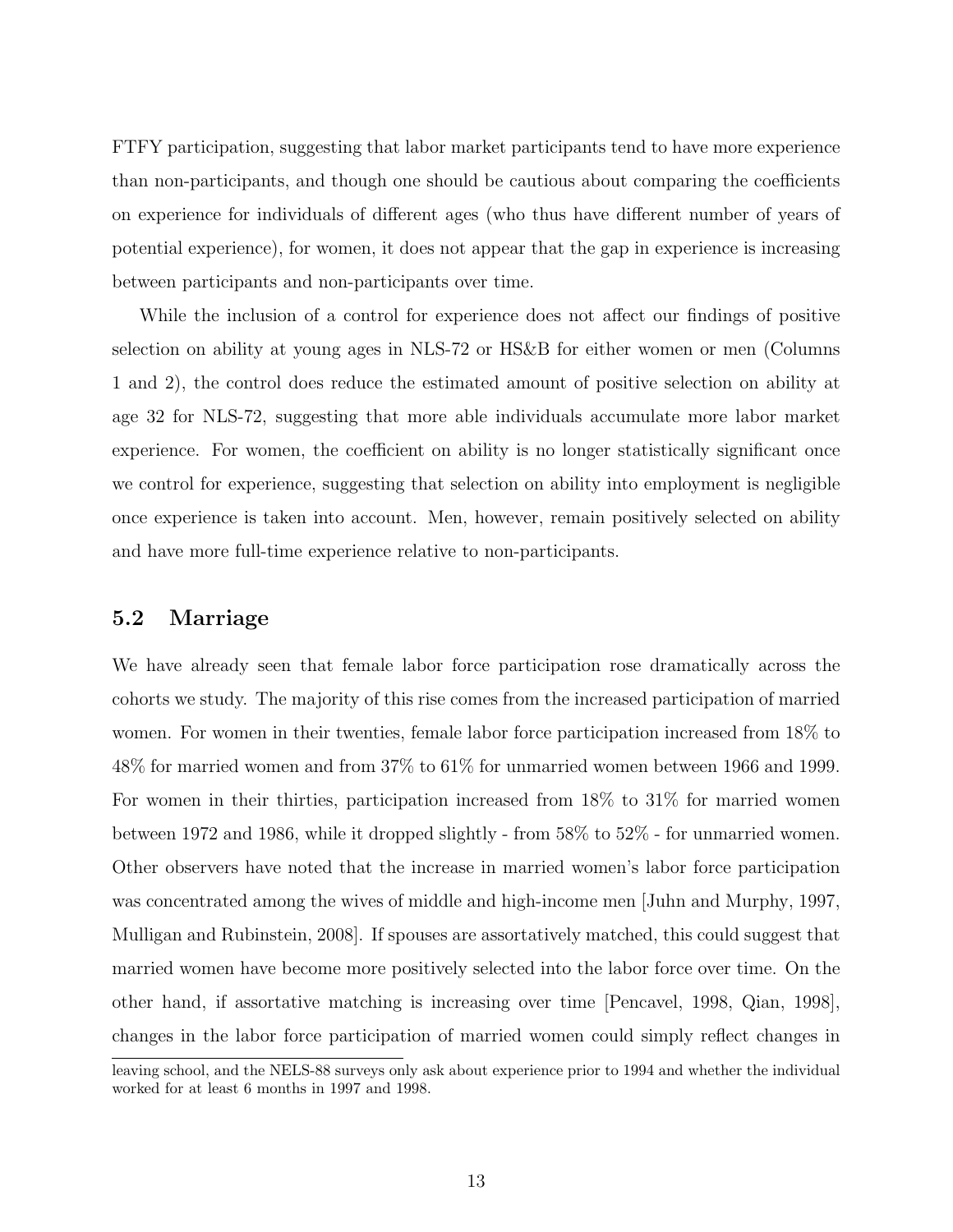the characteristics of married individuals.

In this section, we examine whether there is heterogeneity in selection by marital status, by modifying equation 1 to include an indicator for whether the individual was married and an interaction between this indicator and the test score measure. Table 6, Panel A displays the results. The first four columns correspond to the results at ages 23-25. Across cohorts, ability has no impact on the FTFY employment of unmarried women, with the exception of HS&B. Marriage decreases the probability of employment in all four cohorts, but it only differentially affects selection into employment for the NLS-72 and the NELS-88 cohorts. In both of these cohorts, married women are positively selected into FTFY employment, though average selection for women is positive in NLS-72 and zero in NELS-88 due to differing rates of marriage. Since marriage rates, particularly at these ages, have fallen considerably across cohorts, we also investigate whether selection into marriage has changed. Table 6, Panel B reports the results of a regression of an indicator for being married on our measure of ability. We do not find evidence of differential selection (based on test scores) into marriage across cohorts at these ages, and interpret the increasing positive selection of married women as a change at young ages in married women's behavior towards work.

In columns (5) and (6) we examine selection at older ages (29-32) in the Talent and NLS-72 cohorts. For older unmarried women, there is a large rise in labor market selectivity; the coefficient on ability for unmarried women increases from a statistically insignificant 0.0580 in Talent to a statistically significant 0.3420 in NLS-72. The effect of marriage on participation also changes between these cohorts, with marriage having a negative effect on participation for Talent but no impact on participation for NLS-72. Similar to the results for unmarried women, the selection of married women into employment has also become more positive over time (0.0222 in Talent to 0.0801 in NLS-72), though the difference is smaller for married than for unmarried women. In fact, in NLS-72, married women are negatively selected relative to unmarried women, which is consistent with more able married women having high reservation wages due to assortative matching [Neal, 2004, Blundell et al., 2007]. It is also worth noting that we do find some evidence of positive selection into marriage for the NLS-72 cohort at age 32 (Panel B, column 6), suggesting that part of the positive selection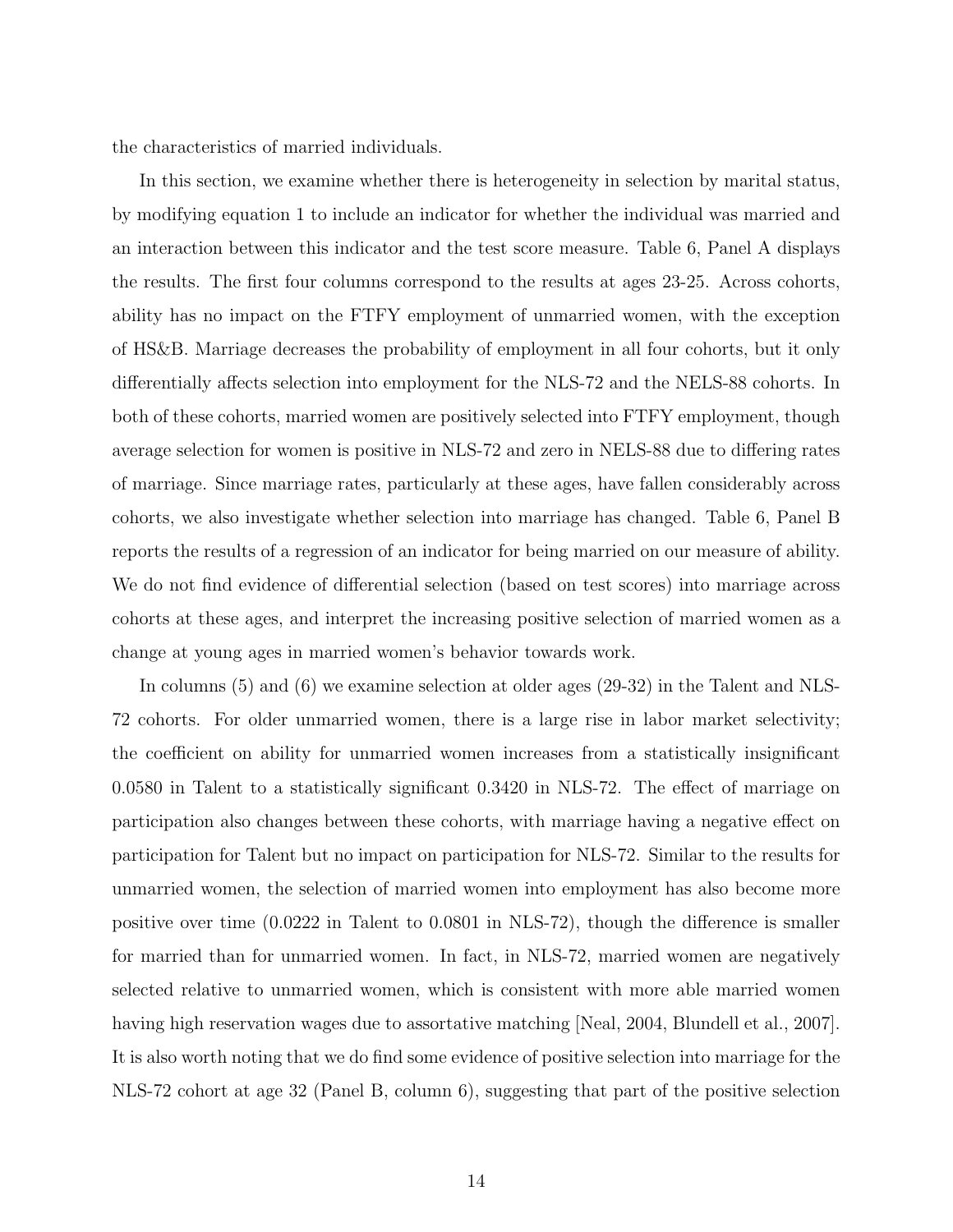among married women may be reflecting differences in characteristics of this group. Yet, the even stronger increase in positive selection among unmarried women points to changes in female work behavior overall at older ages.

Comparing changes in selection over the life-cycle within cohorts, we find no evidence that selectivity changes for either married or unmarried women in the Talent cohort. However, in NLS-72, both married and unmarried women are becoming increasingly positively selected over time, with larger changes for women who are unmarried. We speculate that the changes in selectivity for married women reflect both the increase in assortative matching at older ages and increased disparities between the wages of their husbands at older ages.

# 6 Discussion

Using test scores as a measure of ability, this paper finds evidence that at young ages, women became less positively selected into work between the late 1960s and late 1990s. At older ages (29-32), there is some evidence that positive selection increased for women between 1972 and 1986, though these results are not statistically significant when we control for experience. The fact that there is no relationship between ability and FTFY participation even at levels of female FTFY participation which are substantially below one suggests that working women and non-participants are not drawn exclusively from either the top or the bottom of the ability distribution [Machado, 2009, Neal, 2004].

Taken together, these results suggest that measured wages may be a decent proxy for the average potential wages of women. This is similar to the findings of Blau and Kahn [2006], who find using imputation techniques that selection accounts for only a modest part of the observed convergence in the wage gap; the uncorrected convergence between 1979 and 1999 is -0.261 log points and the corrected convergence is -0.253 log points.

Our results, however, contrast those of Mulligan and Rubinstein [2008] who use a parametric correction procedure that uses the presence of young children as an instrument for participation. They estimate that selection has switched from negative to positive and that changes in selection explain all of the observed convergence of the gender wage gap. There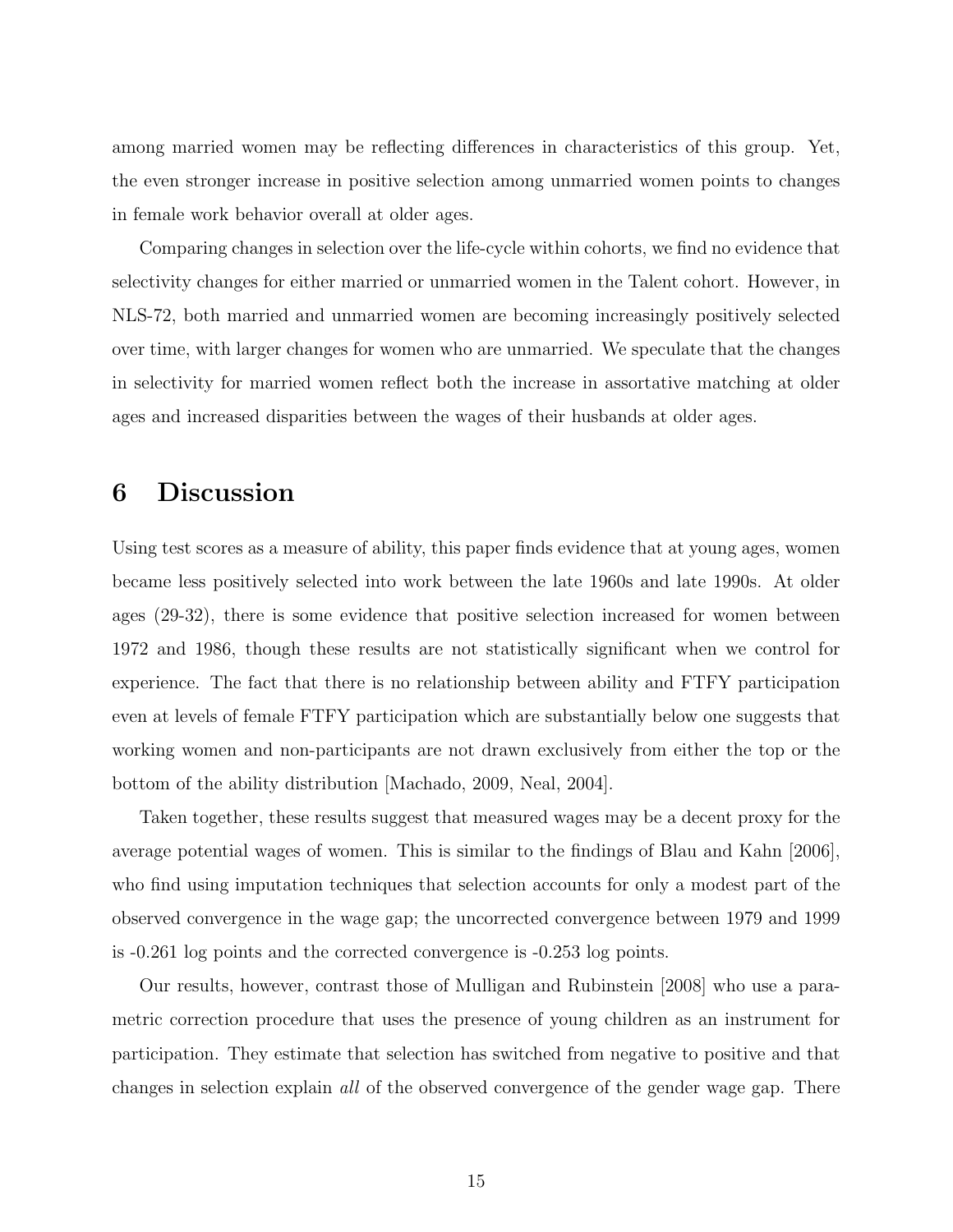are several reasons that our results could differ: First, our analysis focuses on changes across cohorts rather than in pooled cross-sections. While we find no evidence of negative selection in the cohorts we study, it is possible that selection could have been negative for other cohorts that are included in the cross-section. Second, there is much disagreement [Mroz, 1987, Angrist and Evans, 1998] over whether the presence of young children is a valid instrument for women's decisions to work. If the instrument is not valid, the bias of the estimates depends on the correlation between market wages and fertility. To sign this bias, we use the NELS cohorts to examine the relationship between ability and having children under 6, as well as FTFY participation.

Table 7, Panel A shows the presence of a child under 6 reduces female FTFY participation in all cohorts and at all ages, although the relationship is weaker for more recent cohorts. For instance, 30-year old women with young children are 35.1 percentage points less likely to work in 1972 but only 21.0 percentage points less likely to work in 1986. Panel B examines whether selection into having young children has changed over time. We find that ability is increasingly negatively correlated with the presence of young children at young ages (columns 2 and 3) but becomes positively correlated with the presence of young children at older ages (column 6), probably because high ability women delay child-bearing. Since ability is positively correlated with wages, these results suggest that at older ages, using the presence of young children as an instrument may result in estimates of selection that are too positive.

Finally, in contrast to the conventional wisdom, our analysis suggests that male selection is important for measuring gender wage gaps. We find strong evidence of positive selection of men into work that persist even after work history controls (experience) are added.

Of course, our results are limited to one characteristic that is valued in the labor market - ability - and the consideration of other characteristics on which labor market participants could be selected remains an important topic for future research.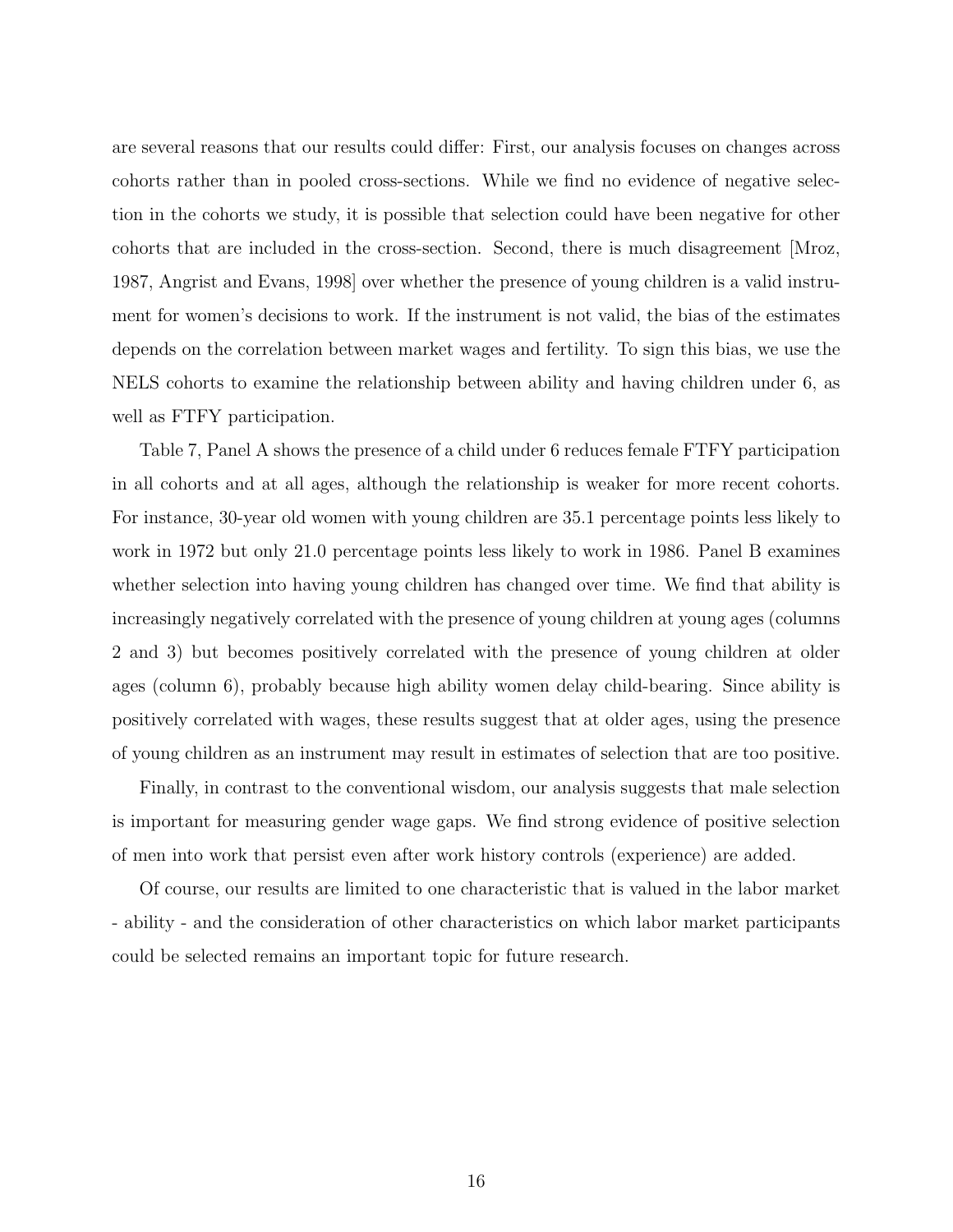

Figure 1: Female Relative Wages and Participation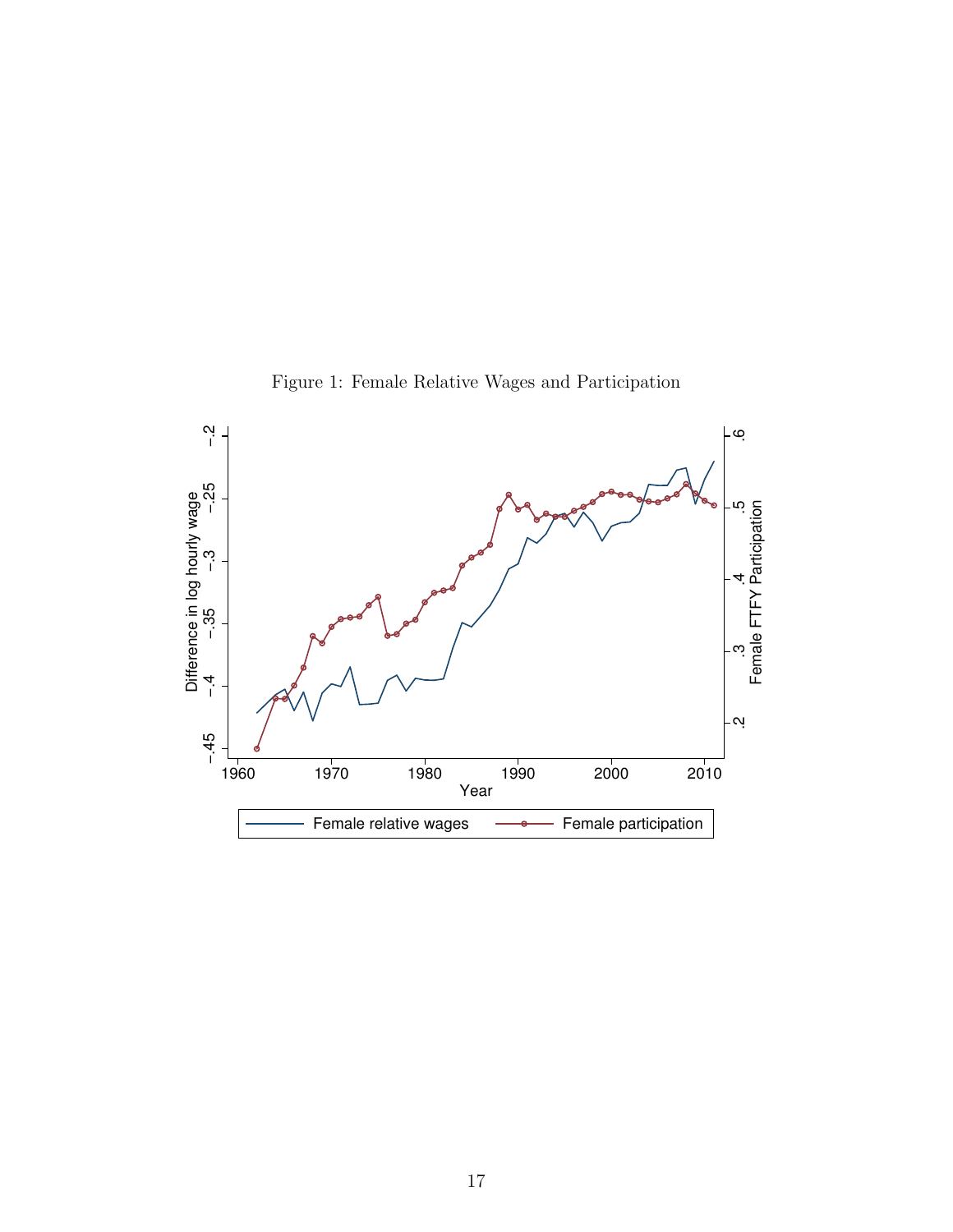Figure 2: Comparison of Respondents' Ages in Follow-up Survey Data



Souce: Authors' calculations

Note: Closed circles represent follow-up years; open circles represent retrospective reporting.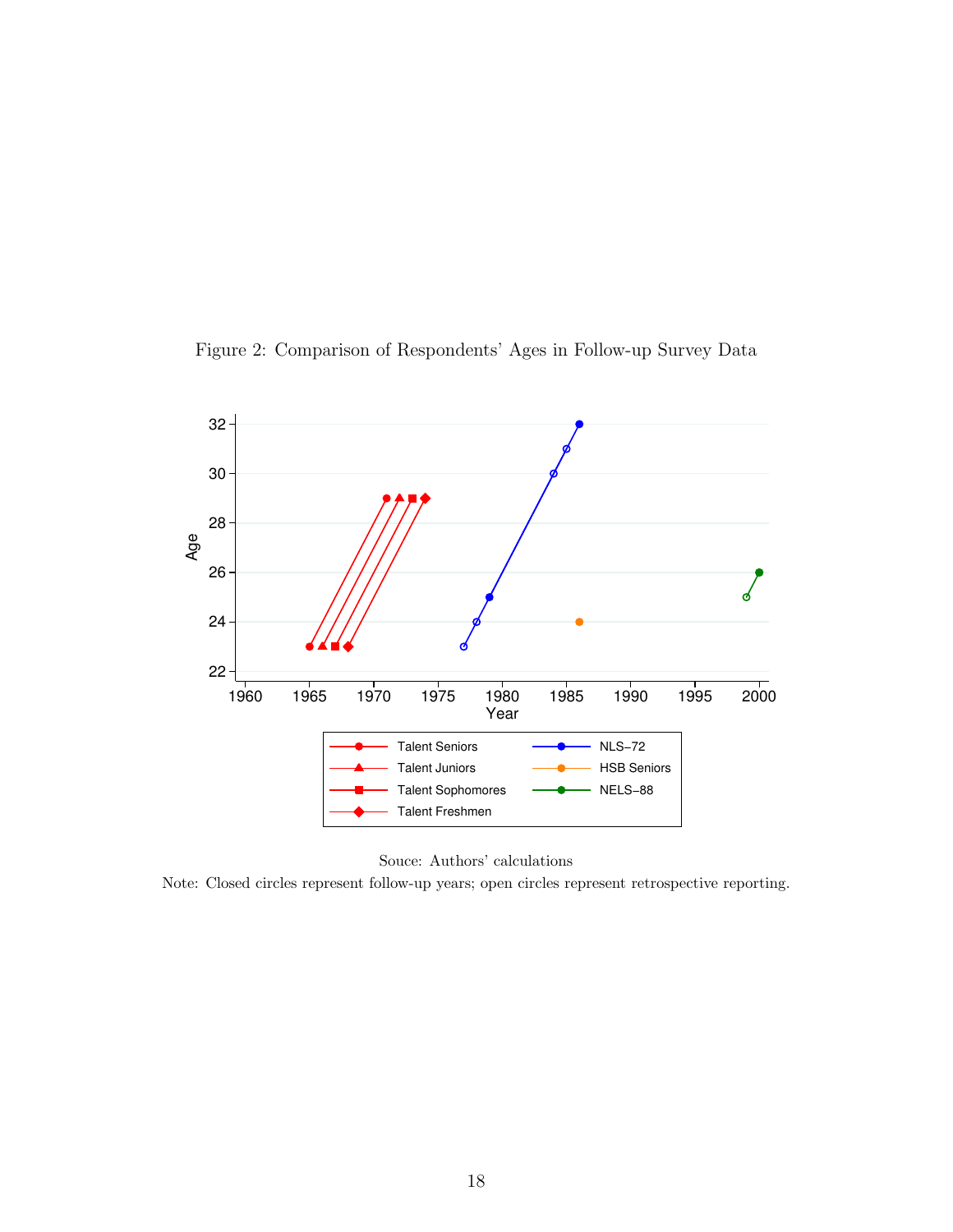

19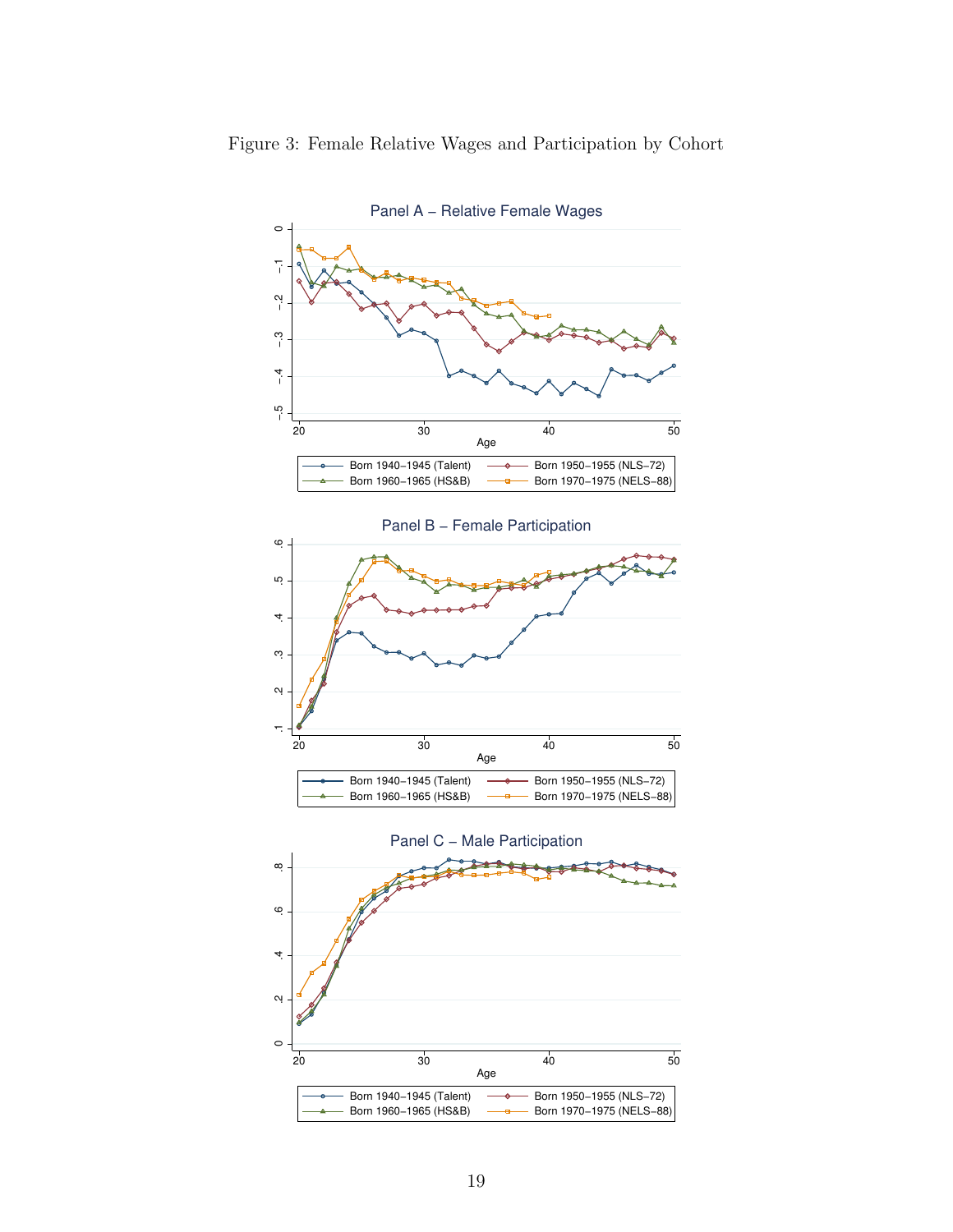| Panel A. Percent Full-Time Full-Year |       |             |            |            |        |            |  |  |
|--------------------------------------|-------|-------------|------------|------------|--------|------------|--|--|
|                                      |       | <b>NELS</b> |            | <b>CPS</b> |        |            |  |  |
| Dataset, Year (Age)                  | Male  | Female      | Difference | Male       | Female | Difference |  |  |
| Talent, 1966 (23)                    | 0.451 | 0.228       | 0.223      | 0.519      | 0.343  | 0.176      |  |  |
| Talent, 1972 (29)                    | 0.833 | 0.246       | 0.587      | 0.786      | 0.298  | 0.488      |  |  |
| NLS 72, 1979 (25)                    | 0.636 | 0.420       | 0.216      | 0.608      | 0.445  | 0.163      |  |  |
| NLS 72, 1986 (32)                    | 0.675 | 0.370       | 0.305      | 0.796      | 0.412  | 0.384      |  |  |
| HSB Senior, 1986 (24)                | 0.552 | 0.442       | 0.109      | 0.552      | 0.501  | 0.051      |  |  |
| NELS 88, 1999 (25)                   | 0.682 | 0.544       | 0.137      | 0.712      | 0.557  | 0.155      |  |  |

Table 1: CPS versus NELS comparison

|  |  |  |  | Panel B. Log Hourly Wages of Full-Time Full-Year Participants |
|--|--|--|--|---------------------------------------------------------------|
|  |  |  |  |                                                               |

| I and D. Dog Hourty wages of I all Thine I all Teat I arrivipation |       |             |            |            |        |            |  |  |
|--------------------------------------------------------------------|-------|-------------|------------|------------|--------|------------|--|--|
|                                                                    |       | <b>NELS</b> |            | <b>CPS</b> |        |            |  |  |
| Dataset, Year (Age)                                                | Male  | Female      | Difference | Male       | Female | Difference |  |  |
| Talent, 1966 (23)                                                  | 2.424 | 2.360       | 0.0634     | 2.579      | 2.422  | 0.158      |  |  |
| Talent, 1972 (29)                                                  | 2.991 | 2.633       | 0.357      | 3.000      | 2.681  | 0.319      |  |  |
| NLS 72, 1979 (25)                                                  | 2.692 | 2.482       | 0.210      | 2.725      | 2.504  | 0.221      |  |  |
| NLS 72, 1986 (32)                                                  | 2.898 | 2.643       | 0.255      | 2.964      | 2.739  | 0.224      |  |  |
| HSB Senior, 1986 (24)                                              | 2.489 | 2.361       | 0.127      | 2.619      | 2.473  | 0.145      |  |  |
| NELS 88, 1999 (25)                                                 | 2.612 | 2.470       | 0.141      | 2.653      | 2.502  | 0.151      |  |  |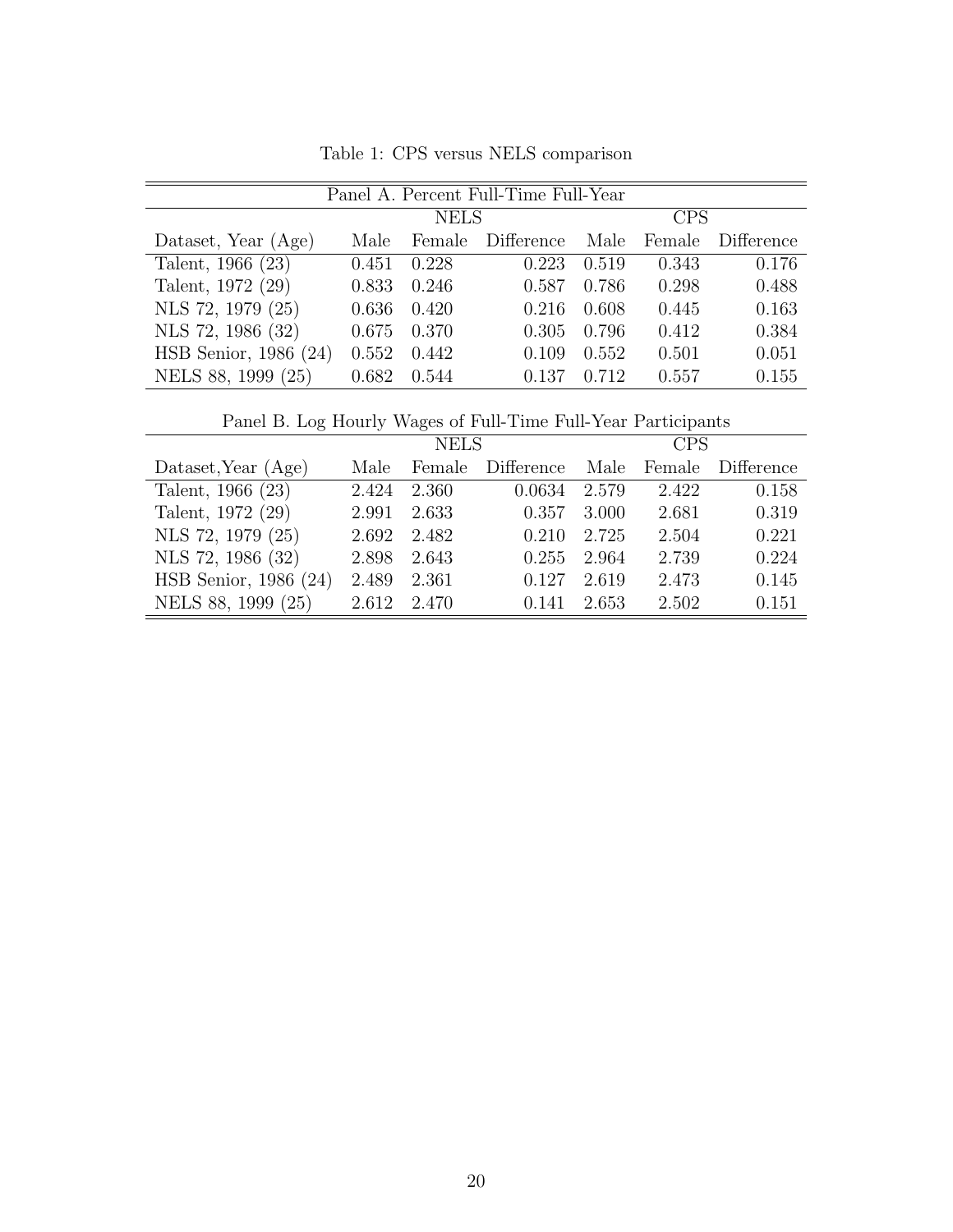|                              | Talent <sub>11</sub> | Talent11 | NLS72     | NLS72 | <b>HSB</b> | NELS88 |
|------------------------------|----------------------|----------|-----------|-------|------------|--------|
|                              | 1966                 | 1972     | 1979      | 1986  | 1986       | 1999   |
| Own Characteristics          |                      |          |           |       |            |        |
| Some College                 | 0.043                | 0.398    | 0.245     | 0.246 | 0.184      | 0.158  |
| College Graduate             | 0.196                | 0.256    | 0.287     | 0.335 | 0.226      | 0.433  |
| Math Centile Rank            | 0.558                | 0.514    | 0.534     | 0.529 | 0.514      | 0.505  |
| Married                      | 0.646                | 0.824    | 0.568     | 0.709 | 0.434      | 0.429  |
| Child Under 6                | 0.424                | 0.593    | 0.313     | 0.357 | 0.201      | 0.241  |
| <b>FTFY</b>                  | 0.338                | 0.529    | 0.528     | 0.520 | 0.496      | 0.612  |
| Full-time Experience (Years) |                      | 7.156    | $3.596\,$ | 7.348 | 2.965      |        |
| Age                          | 22.97                | 28.96    | 24.94     | 31.29 | 23.50      | 25.20  |
| High School Region           |                      |          |           |       |            |        |
| Northeast                    | 0.243                | 0.249    | 0.269     | 0.277 | 0.249      | 0.217  |
| West                         | 0.130                | 0.152    | 0.161     | 0.157 | 0.151      | 0.148  |
| South                        | 0.267                | 0.254    | 0.244     | 0.250 | 0.260      | 0.315  |
| Father's Education           |                      |          |           |       |            |        |
| High School                  | 0.226                | 0.203    | 0.324     | 0.334 | 0.294      | 0.283  |
| Some College                 | 0.108                | 0.110    | 0.190     | 0.176 | 0.240      | 0.191  |
| College Graduate             | 0.124                | 0.120    | 0.208     | 0.198 | 0.257      | 0.332  |
| <b>Education Missing</b>     | 0.149                | 0.166    | 0.002     | 0.005 | 0.023      | 0.108  |
| Mother's Education           |                      |          |           |       |            |        |
| High School                  | 0.326                | 0.319    | 0.463     | 0.467 | 0.428      | 0.351  |
| Some College                 | 0.115                | 0.116    | 0.182     | 0.172 | 0.260      | 0.225  |
| College Graduate             | 0.093                | 0.096    | 0.125     | 0.119 | 0.152      | 0.262  |
| <b>Education Missing</b>     | 0.125                | 0.128    | 0.002     | 0.004 | 0.018      | 0.087  |
| N                            | 30415                | 21574    | 9906      | 7353  | 4303       | 5780   |

Table 2: Summary Statistics of NELS Datasets

Notes: Statistics for white high school graduates from the NELS surveys. The omitted category in high school region is the Midwest and the omitted category in Father's and Mother's Education is less than high school graduate.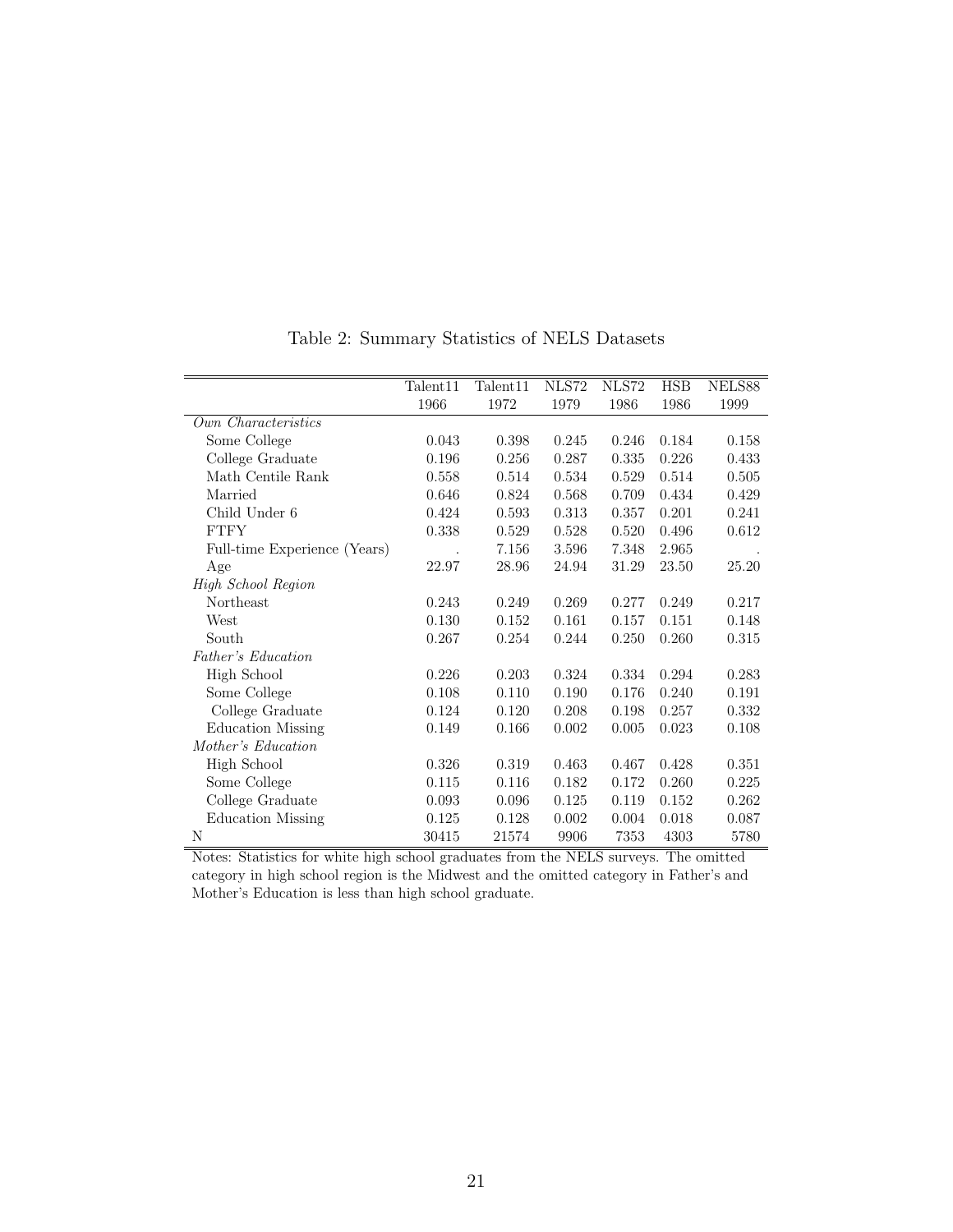|                   | Talent <sub>11</sub> | NLS72             | <b>HSB</b> | NELS88    |
|-------------------|----------------------|-------------------|------------|-----------|
|                   | 1966                 | 1979              | 1986       | 1999      |
|                   | Age $23$             | Age $25$          | Age $24$   | Age $25$  |
|                   |                      |                   |            |           |
| Panel A. Female   | (1)                  | $\left( 2\right)$ | (3)        | (4)       |
| Math Centile Rank | $0.1418*$            | $0.1073**$        | $0.2011**$ | 0.0556    |
|                   | (0.0570)             | (0.0294)          | (0.0493)   | (0.0468)  |
|                   |                      |                   |            |           |
| % FTFY            | 0.226                | 0.421             | 0.443      | 0.544     |
| Ν                 | 8075                 | 5022              | 2229       | 2849      |
|                   |                      |                   |            |           |
| Panel B. Male     | (1)                  | $\left( 2\right)$ | (3)        | (4)       |
| Math Centile Rank | $-0.1082$            | $0.0821**$        | $0.1316*$  | $-0.0184$ |
|                   | (0.0732)             | (0.0291)          | (0.0535)   | (0.0466)  |
|                   |                      |                   |            |           |
| % FTFY            | 0.419                | 0.638             | 0.553      | 0.682     |
| Ν                 | 7484                 | 4722              | 1846       | 2626      |

Table 3: Across Cohort Changes in Selection

Specifications control for education, parents' education, and high school region and are weighted using sampling weights. Robust standard errors are in parentheses. Significance levels are + p<0.10, \* p<0.05, \*\* p<0.01

|                   |                  | Talent <sub>11</sub> |                   |                   |            |                          |               |            |
|-------------------|------------------|----------------------|-------------------|-------------------|------------|--------------------------|---------------|------------|
|                   | 1966             | 1972                 | 1977              | 1978              | 1979       | 1984                     | 1985          | 1986       |
|                   | Age $23$         | Age $29$             | Age $23$          | Age $24$          | Age $25$   | Age $30$                 | Age $31$      | Age $32$   |
| Panel A. Female   | $\left(1\right)$ | $\left( 2\right)$    | $\left( 3\right)$ | (4)               | (5)        | (6)                      | 7)            | (8)        |
| Math Centile Rank | $0.1418*$        | 0.0216               | $0.0484+$         | $0.0868**$        | $0.1073**$ | $0.1448**$               | $0.1033*$     | $0.1381**$ |
|                   | (0.0570)         | (0.0473)             | (0.0289)          | (0.0293)          | (0.0294)   | (0.0423)                 | (0.0409)      | (0.0430)   |
|                   |                  |                      |                   |                   |            |                          |               |            |
| % FTFY            | 0.226            | 0.246                | 0.414             | 0.435             | 0.421      | 0.416                    | 0.423         | 0.382      |
| N                 | 8075             | 10993                | 4996              | 5012              | 5022       | 3564                     | 3568          | 3575       |
|                   |                  |                      |                   |                   |            |                          |               |            |
|                   |                  |                      |                   |                   |            |                          |               |            |
| Panel B. Male     | $\left(1\right)$ | $\left( 2\right)$    | $\left( 3\right)$ | $\left( 4\right)$ | (5)        | (6)                      | $^{\prime}7)$ | (8)        |
| Math Centile Rank | $-0.1082$        | 0.0072               | $-0.0862**$       | $-0.0066$         | $0.0821**$ | $0.110\overline{3^{**}}$ | $0.1457**$    | $0.2336**$ |
|                   | (0.0732)         | (0.0395)             | (0.0295)          | (0.0293)          | (0.0291)   | (0.0348)                 | (0.0323)      | (0.0381)   |
|                   |                  |                      |                   |                   |            |                          |               |            |
| % FTFY            | 0.419            | 0.833                | 0.565             | 0.633             | 0.638      | 0.753                    | 0.772         | 0.683      |
| N                 | 7484             | 10230                | 4707              | 4707              | 4722       | 3329                     | 3321          | 3321       |

Table 4: Within Cohort Changes in Selection

Specifications control for education, parents' education, and high school region and are weighted using sampling weights. Robust standard errors are in parentheses. Significance levels are + p<0.10, \* p<0.05, \*\* p<0.01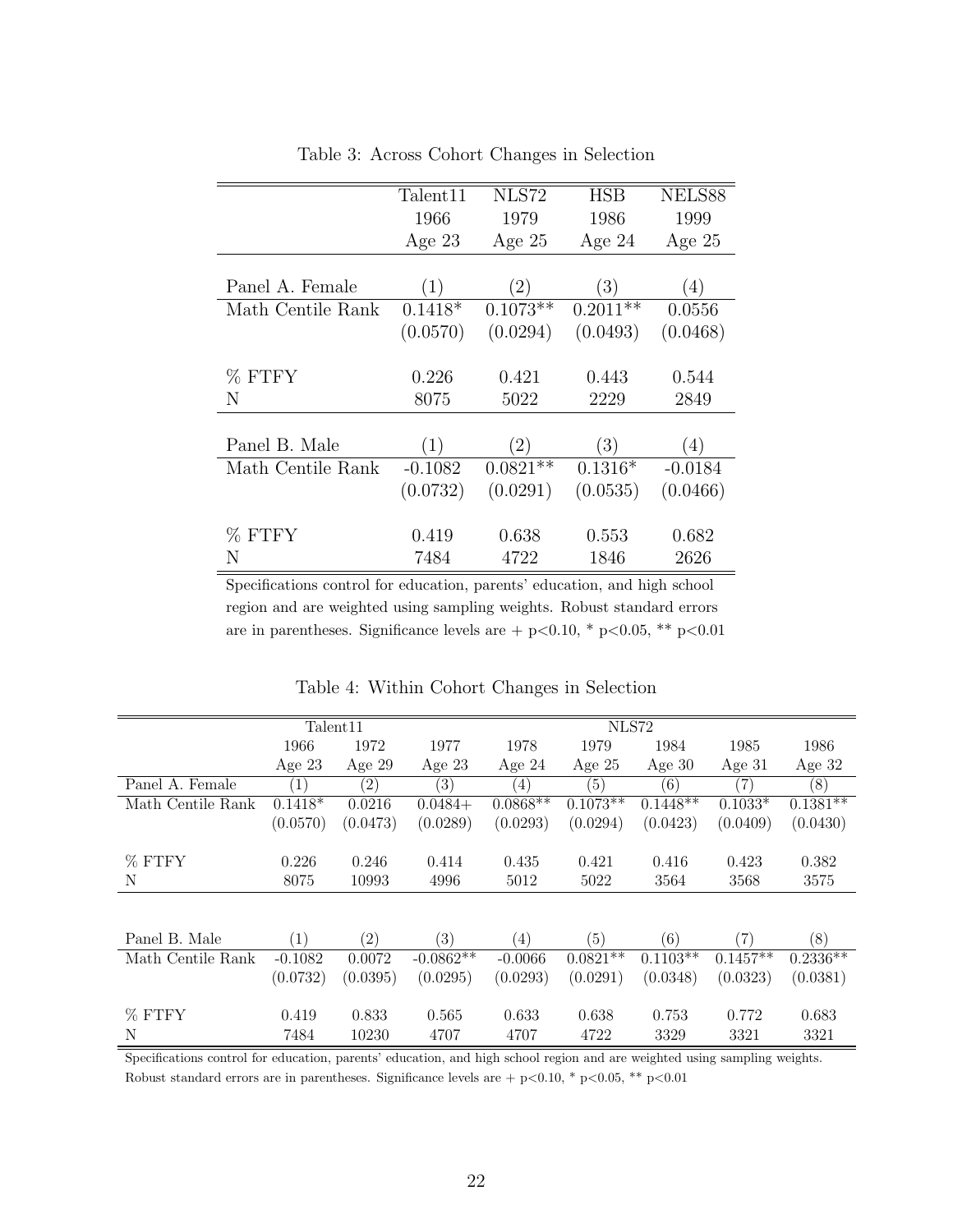|                             | <b>NLS72</b> | <b>HSB</b> | Talent <sub>11</sub> | NLS72      |
|-----------------------------|--------------|------------|----------------------|------------|
|                             | 1979         | 1986       | 1972                 | 1986       |
|                             | Age $25$     | Age $24$   | Age $29$             | Age $32$   |
| Panel A. Female             | (1)          | (2)        | $\left(3\right)$     | (4)        |
| Math Centile Rank           | $0.0420 +$   | $0.1786**$ | 0.0377               | 0.0352     |
|                             | (0.0240)     | (0.0420)   | (0.0406)             | (0.0446)   |
|                             |              |            |                      |            |
| <b>Full-time Experience</b> | $0.1504**$   | $0.1564**$ | $0.0720**$           | $0.0743**$ |
|                             | (0.0026)     | (0.0048)   | (0.0031)             | (0.0018)   |
|                             |              |            |                      |            |
| <b>FTFY</b>                 | 0.421        | 0.443      | 0.246                | 0.382      |
| N                           | 5022         | 2229       | 10993                | 3575       |
|                             |              |            |                      |            |
| Panel B. Male               | (1)          | (2)        | (3)                  | (4)        |
| Math Centile Rank           | $0.1123**$   | $0.1934**$ | 0.0475               | $0.1765**$ |
|                             | (0.0264)     | (0.0464)   | (0.0395)             | (0.0333)   |
|                             |              |            |                      |            |
| <b>Full-time Experience</b> | $0.1500**$   | $0.1420**$ | $0.0345**$           | $0.0752**$ |
|                             | (0.0040)     | (0.0057)   | (0.0056)             | (0.0036)   |
|                             |              |            |                      |            |
| <b>FTFY</b>                 | 0.638        | 0.553      | 0.833                | 0.683      |
| N                           | 4722         | 1846       | 10230                | 3321       |
|                             |              |            |                      |            |

Table 5: Across Cohort Changes in Selection, Controlling for Experience

Specifications control for education, parents' education, and high school region and are weighted using sampling weights. Robust standard errors are in parentheses. Significance levels are + p<0.10, \* p<0.05, \*\* p<0.01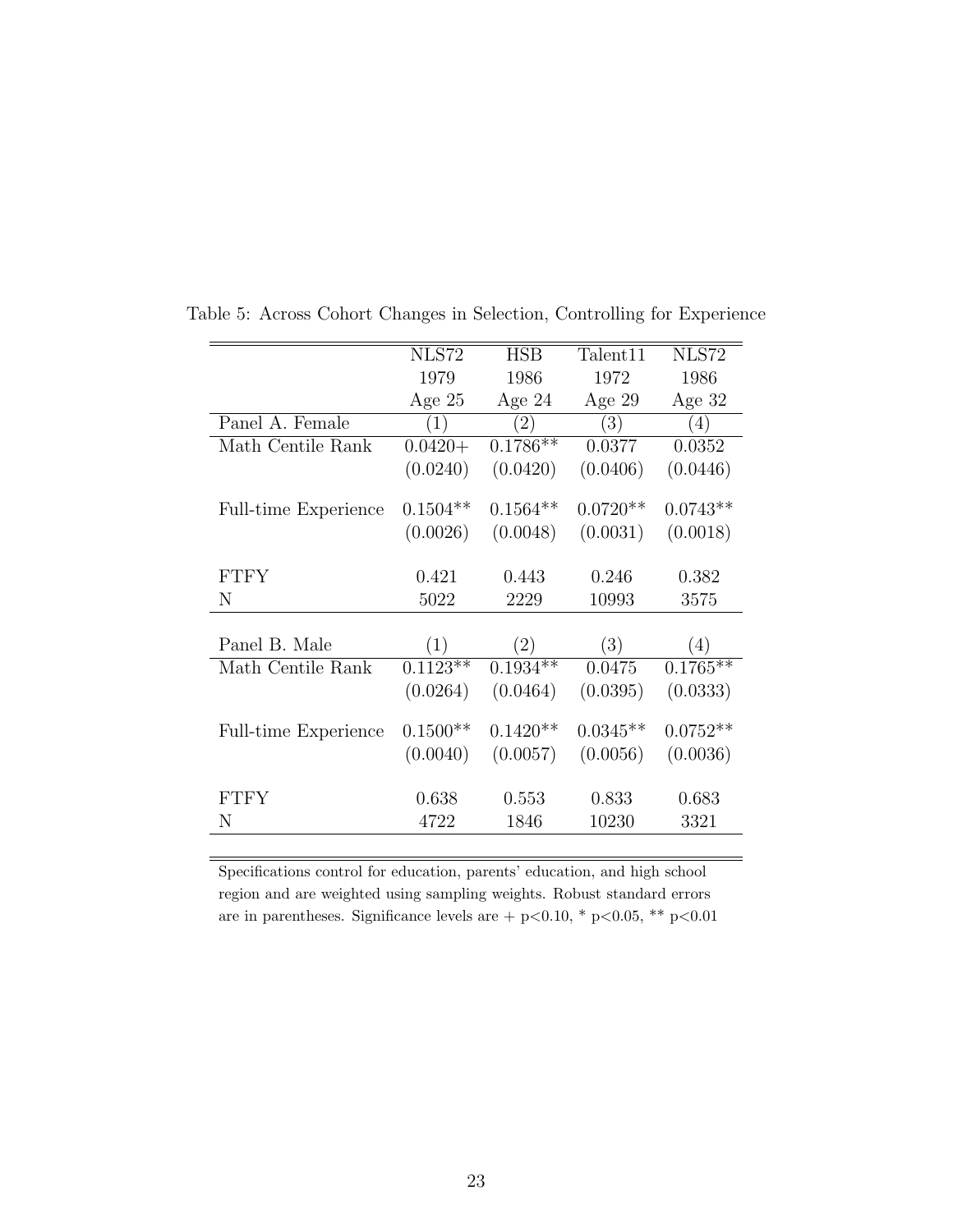|                                  | Talendar11  | NLS72       | <b>HSB</b>  | NELS88      | Talent <sub>11</sub> | <b>NLS72</b> |  |
|----------------------------------|-------------|-------------|-------------|-------------|----------------------|--------------|--|
|                                  | 1966        | 1979        | 1986        | 1999        | 1972                 | 1986         |  |
|                                  | Age $23$    | Age $25$    | Age $24$    | Age $25$    | Age $29$             | Age 32       |  |
| Panel A: FTFY by Marital Status  |             |             |             |             |                      |              |  |
|                                  |             |             |             |             |                      |              |  |
| Math Centile Rank                | 0.0758      | $-0.0327$   | $0.1163+$   | $-0.0476$   | 0.0580               | $0.3420**$   |  |
|                                  | (0.0931)    | (0.0450)    | (0.0704)    | (0.0596)    | (0.1174)             | (0.0740)     |  |
| Math Centile Rank X Married      | 0.0866      | $0.2242**$  | 0.1411      | $0.2137**$  | $-0.0358$            | $-0.2619**$  |  |
|                                  | (0.0981)    | (0.0530)    | (0.0900)    | (0.0786)    | (0.1201)             | (0.0796)     |  |
|                                  |             |             |             |             |                      |              |  |
| Married                          | $-0.2047**$ | $-0.3500**$ | $-0.1413**$ | $-0.2414**$ | $-0.3793**$          | $-0.0695$    |  |
|                                  | (0.0716)    | (0.0324)    | (0.0536)    | (0.0431)    | (0.0734)             | (0.0505)     |  |
|                                  |             |             |             |             |                      |              |  |
| <b>FTFY</b>                      | 0.226       | 0.421       | 0.444       | 0.545       | 0.246                | 0.383        |  |
| N                                | 8075        | 5019        | 2222        | 2844        | 10993                | 3559         |  |
|                                  |             |             |             |             |                      |              |  |
| Panel B: Selection into Marriage |             |             |             |             |                      |              |  |
| Math Centile Rank                | $-0.0051$   | 0.0120      | $-0.0613$   | $-0.0157$   | 0.0183               | $0.0791 +$   |  |
|                                  | (0.0529)    | (0.0285)    | (0.0486)    | (0.0467)    | (0.0424)             | (0.0405)     |  |
|                                  |             |             |             |             |                      |              |  |
| Married                          | 0.753       | 0.628       | 0.513       | 0.489       | 0.831                | 0.730        |  |
| N                                | 8075        | 5019        | 2222        | 2844        | 10993                | 3559         |  |

#### Table 6: Selection by Marital Status

Specifications control for education, parents' education, and high school region and are weighted using sampling weights. Robust standard errors are in parentheses. Significance levels are + p<0.10, \* p<0.05, \*\* p<0.01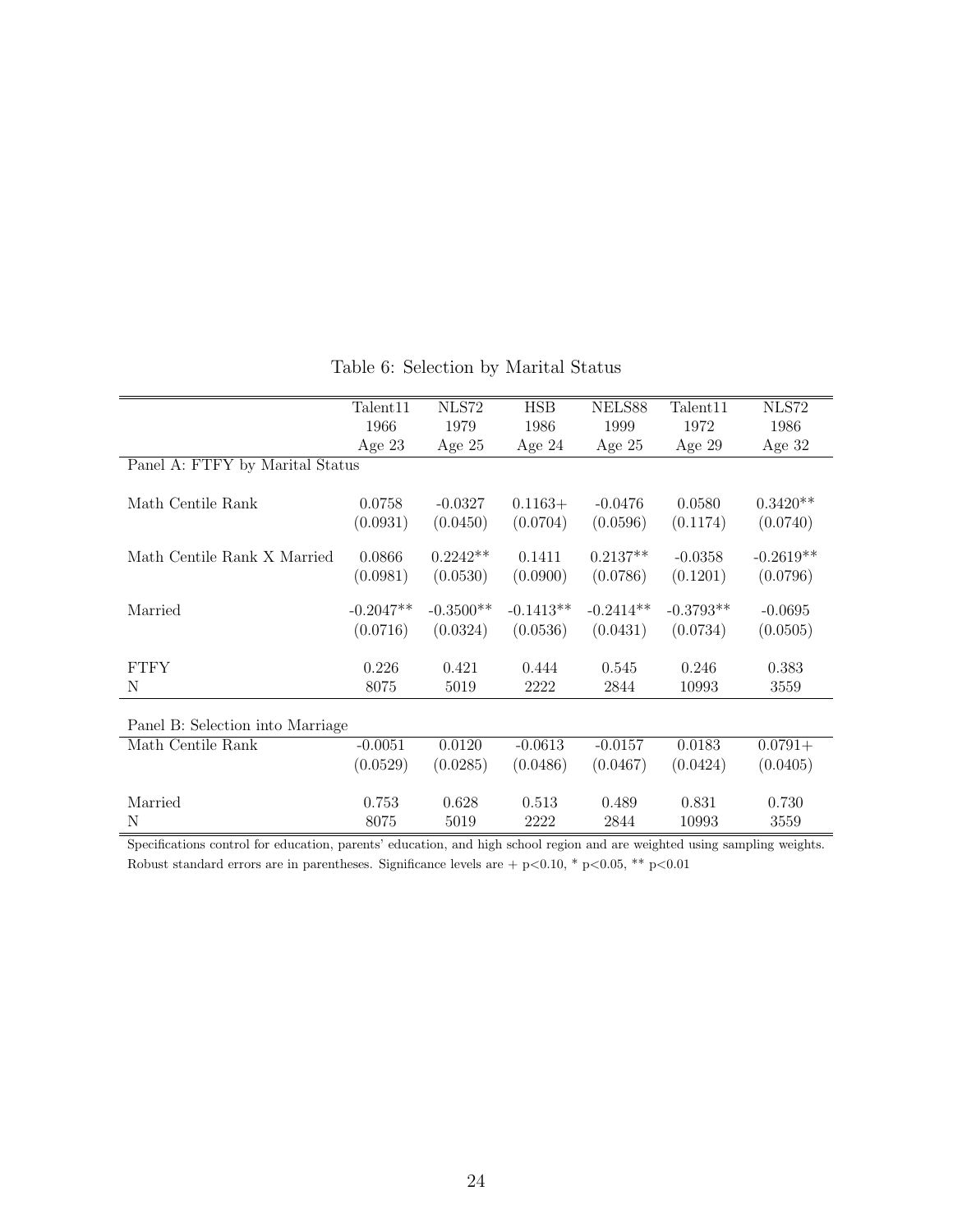Table 7: Selection and Fertility

|                                                    | Talendarall | NLS72       | <b>HSB</b>  | NELS88      | Talent <sub>11</sub> | NLS72       |
|----------------------------------------------------|-------------|-------------|-------------|-------------|----------------------|-------------|
|                                                    | 1966        | 1979        | 1986        | 1999        | 1972                 | 1986        |
|                                                    | Age $23$    | Age $25$    | Age $24$    | Age $25$    | Age $29$             | Age $32$    |
|                                                    |             |             |             |             |                      |             |
| Panel A: FTFY and the Presence of Children Under 6 |             |             |             |             |                      |             |
| Child Under 6                                      | $-0.3360**$ | $-0.3971**$ | $-0.2867**$ | $-0.2979**$ | $-0.3509**$          | $-0.2104**$ |
|                                                    | (0.0223)    | (0.0147)    | (0.0283)    | (0.0263)    | (0.0238)             | (0.0182)    |
|                                                    |             |             |             |             |                      |             |
| N                                                  | 15487       | 5022        | 2253        | 2849        | 10993                | 3622        |
|                                                    |             |             |             |             |                      |             |
|                                                    |             |             |             |             |                      |             |
| Panel B: Selection into Having a Child Under 6     |             |             |             |             |                      |             |
| Math Centile Rank                                  | $-0.0336$   | $-0.0634*$  | $-0.0820+$  | $-0.0603$   | $-0.0176$            | $0.1068**$  |
|                                                    | (0.0700)    | (0.0278)    | (0.0427)    | (0.0403)    | (0.0531)             | (0.0375)    |
|                                                    |             |             |             |             |                      |             |
| % Child Under 6                                    | 0.510       | 0.364       | 0.253       | 0.297       | 0.599                | 0.359       |
| N                                                  | 8075        | 5022        | 2229        | 2849        | 10993                | 3575        |

Specifications control for education, parents' education, and high school region and are weighted using sampling weights. Robust standard errors are in parentheses. Significance levels are + p<0.10, \* p<0.05, \*\*  $p<0.01$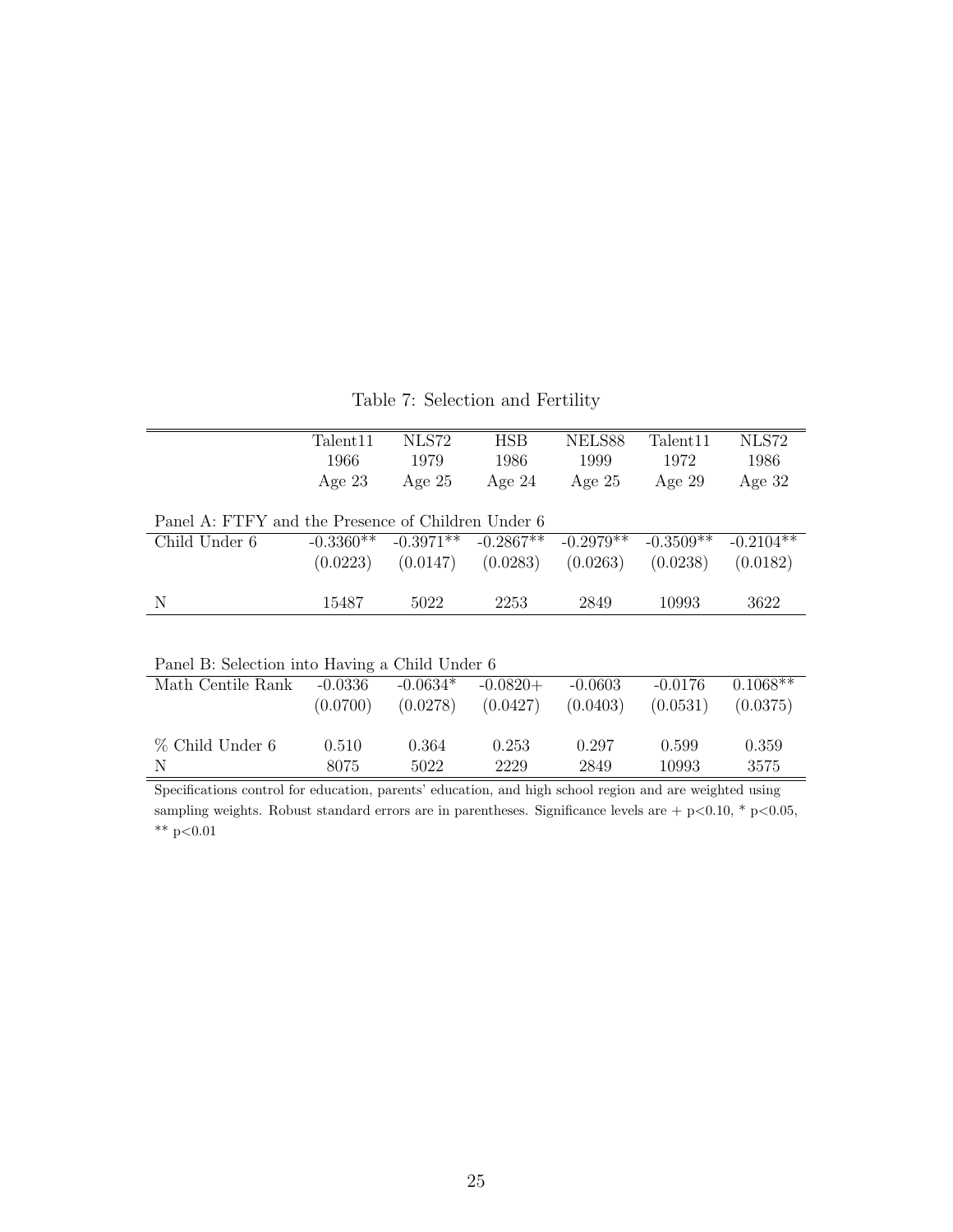# Appendix I: Data

We use data from four separate longitudinal surveys of high school students: Project Talent (Talent) for the classes of 1960-1964, the National Longitudinal Study of the High School Class of 1972 (NLS-72), High School and Beyond (HS&B) for the class of 1980, and National Education Longitudinal Study of 1988 (NELS-88) for the class of 1992. These studies first surveyed students in middle school (NELS-88) or high school (Talent, NLS-72, and HS&B) and re-surveyed students into early adulthood. The baseline surveys contain student demographic characteristics and scores on a number of aptitude tests, while the follow-up surveys provide information on educational attainment, labor market experiences, and family formation in the years following high school graduation. For the purposes of comparison, we also use data on the labor market outcomes of these cohorts from the Current Population Survey (CPS).

- Project Talent Project Talent is a national longitudinal survey of students who attended grades 9-12 in the U.S. in 1960. The original sample contained over 400,000 students, and the follow-up surveys contain information on about 20,000 students from each initial grade. Follow-up surveys were conducted one-, five-, and 11-years after the expected year of high school graduation, when students were, respectively, approximately 19, 23, and 29 years of age. Data access was provided by the American Institutes for Research.
- National Longitudinal Study of the High School Class of 1972 NLS-72 is the first national longitudinal education study conducted by the U.S. Department of Education and provides information on students who were seniors in high school in the spring of 1972. The base-year survey was administered in 1972, and five follow-up surveys were conducted in 1973, 1974, 1976, 1979 and 1986 (one-, two-, four-, seven-, and 14-years after the first interview). We focus primarily on the fourth follow-up in 1979  $(n \approx 19,000)$  and the fifth follow-up in 1986 (n $\approx 13,000$ ), when students had reached about 25 and 32 years of age, respectively.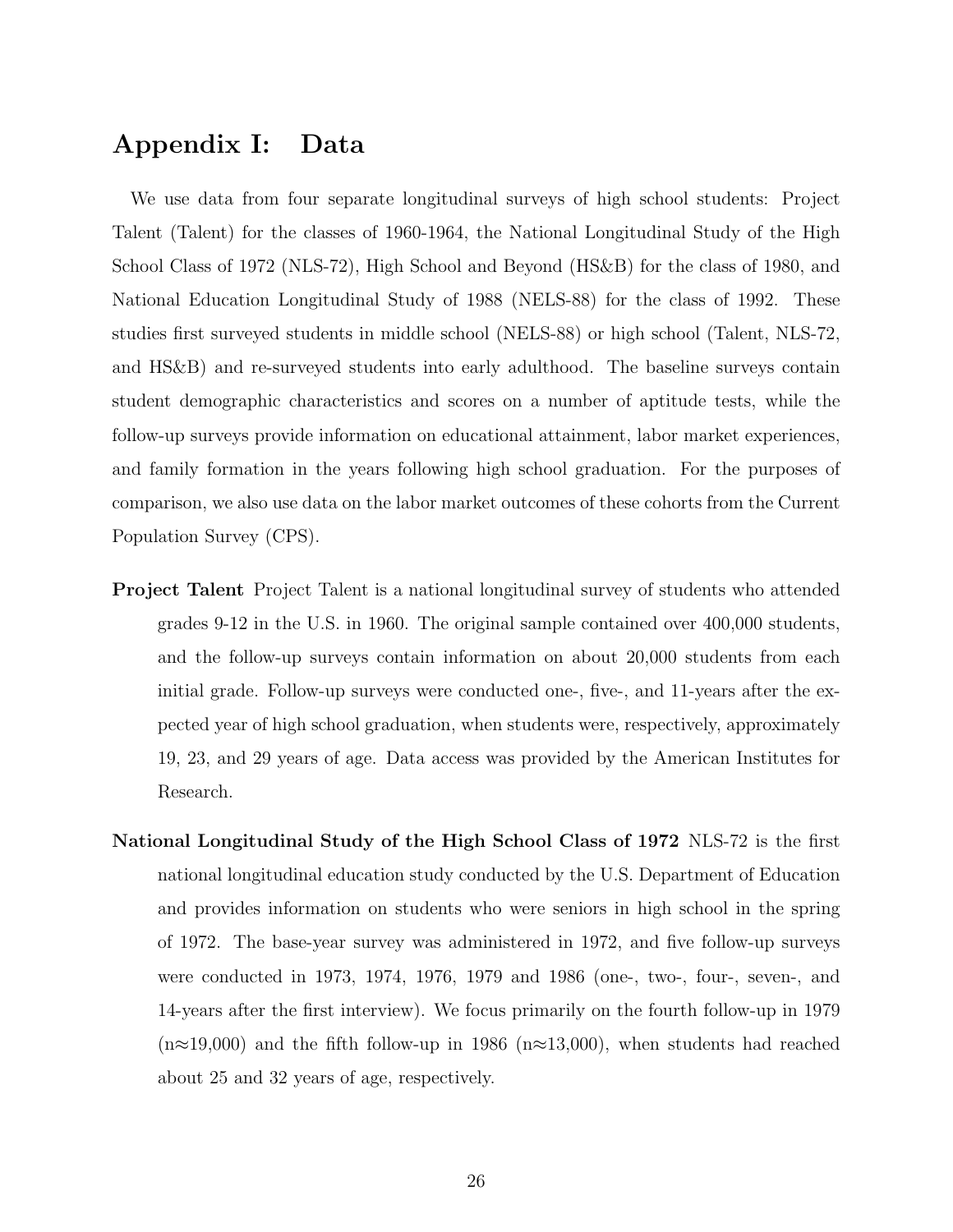- High School and Beyond HS&B is the second national longitudinal education study conducted by the U.S. Department of Education and included two cohorts: the 1980 senior class and the 1980 sophomore class. We focus on the approximately 30,000 students in the senior cohort, who were administered follow-up surveys in 1982, 1984, and 1986 (two-, four- and six-years after the baseline survey).<sup>13</sup> We focus primarily on the  $1986$ survey, when most respondents were 24 years old.
- National Education Longitudinal Study of 1988 NELS-88 is the third national longitudinal education study conducted by the U.S. Department of Education and its base-year sample consists of students who were enrolled in the eighth grade in the spring of 1988. The first follow-up occurred in 1990, when most respondents were in 10th grade, and the second follow-up took place in 1992, when most respondents were in their senior year of high school. The second follow-up sample was freshened to be representative of high school seniors in 1992, making trend comparisons to Talent, NLS-72, and HS&B possible. The third and fourth follow-ups occurred in 1994 and 2000 (two- and eight- years after the second follow-up). We focus on the 1999 retrospective measures from the fourth follow-up, when students were approximately 25 years old.
- Current Population Survey The CPS is a monthly survey of approximately 50,000 households conducted jointly by the Census Bureau and the Bureau of Labor Statistics. It is the main source of information on the characteristics of the labor force in the U.S. We use public use microdata from the CPS March Supplement, or the Annual Demographic File; we accessed these data through IPUMS-CPS, which harmonizes variables in order to facilitate cross-year comparisons.

Using CPS data from 1962 to 2011, we construct labor market histories of the 1940 to 1975 birth cohorts. The synthetic birth cohorts are generated using information on age in the survey year. Following Mulligan and Rubinstein (2008), we restrict

<sup>&</sup>lt;sup>13</sup>The sophomore cohort was also surveyed in 1992, 12 years from the first interview, when students had reached the age of 28. While 1992 follow-up contains information on annual earnings, information on the number of hours worked is not available.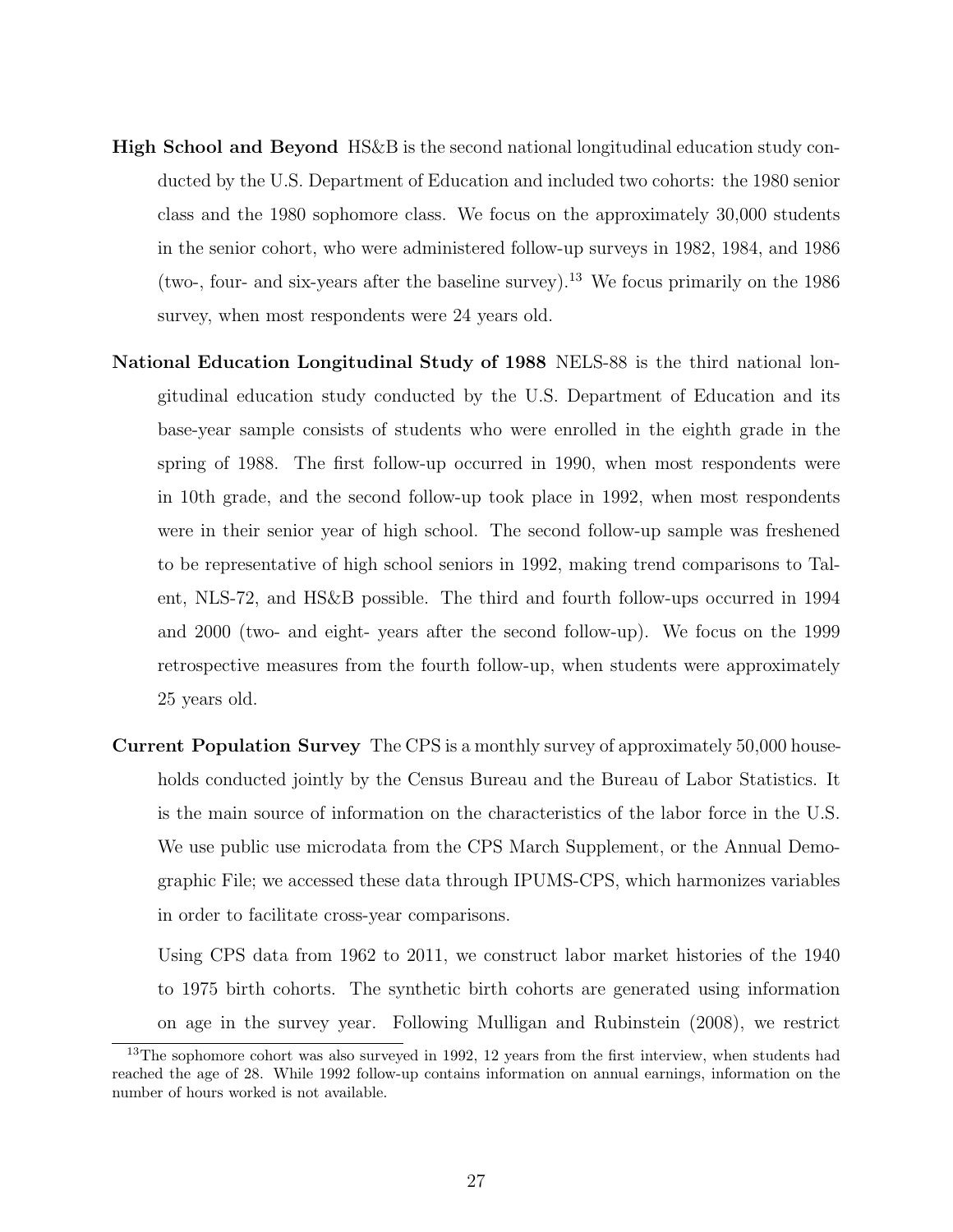the sample to non-Hispanic whites and drop self-employed individuals. We further restrict the analysis to high school graduates (high school degree or more) for purposes of comparison to the longitudinal surveys of high school students. Again following Mulligan and Rubinstein (2008), we impute annual weeks for the 1962-1975 data using the 1976-1978 averages within weeks (in categories), gender and race bins and impute usual weekly hours for the same period using the 1976-1978 averages within weeks, gender, race and full-time/part-time bins. Full-time full-year work is defined as working at least 50 weeks in a year and usually working 35 or more hours per week. We drop observations with imputed values for earnings, and avoid outliers by trimming hourly wage rates below the 1st or above the 99th percentile of their distributions within each survey year. Wages rates are deflated to year 2000 using the CPI index. Gender wage gaps are estimated through a hourly wage regression on a gender dummy, two education dummies (some college and college of more relative to high school graduate) and a quartic polynomial on potential experience (age - years of education - 7). Following the years in which wage and employment information are available in the education surveys, we compare the Talent 5-year follow up to the 1966 CPS, the Talent 11-year follow up to the 1972 CPS, the NLS-72 fourth follow up to the 1980 CPS, the NLS-72 fifth follow up to the 1987 CPS, the HSB third followup to the 1987 CPS, and the NELS-88 follow-up to 2000 CPS data. In each comparison, we restrict age ranges in CPS data so as to match the corresponding ages in each education survey.

\* Explain how CPS is matched to the NELS cohorts

# Appendix II: Variables

- Demographics We construct sex and race (white, black, hispanic, other) from composite variables in the surveys and generate age from information on students' birthdays.
- Family Background The educational attainment of students' mothers and fathers is coded into five categories: less than high school, high school graduate, some college, college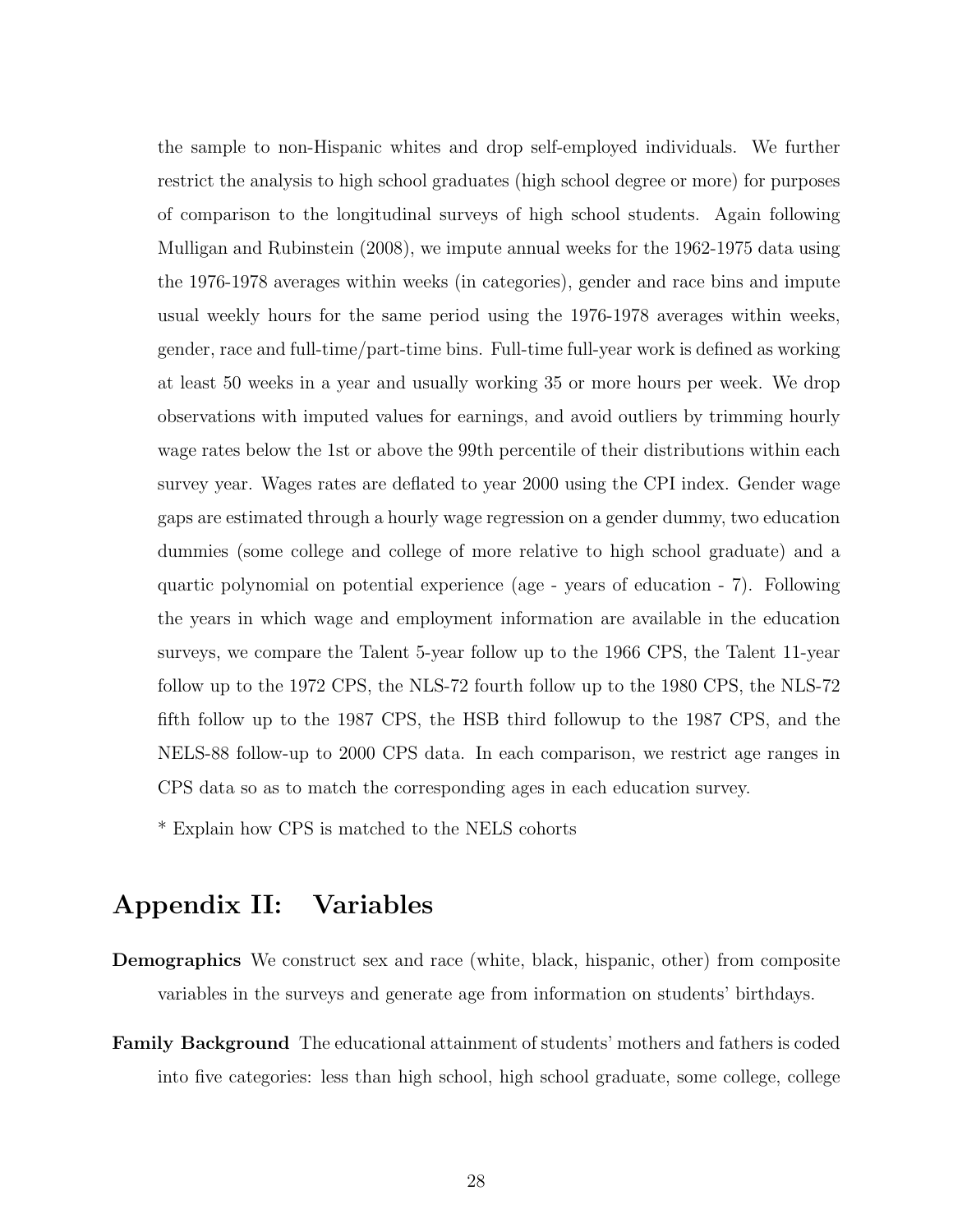graduate or more, and missing.

- Region We classify students into four geographic regions (Northeast, Midwest, South, and West) based on the locations of their high schools.
- Test Score As a measure of cognitive ability, we use the students' centile ranking within the distribution of white high school students, based on the average of their scores on math and verbal cognitive exams.<sup>14</sup> Our measures of math and verbal cognitive ability are described in detail below:
	- Talent: In the base-year, students completed tests over two school days. For math, we use the math composite, which is composed of scores on arithmetic reasoning, introductory mathematics, and advanced mathematics. For verbal, we use the verbal composite, which is composed of scores in literature, vocabulary, and English. Following the other surveys, we standardize each of these scores to have a mean of 50 and a standard deviation of 10 in each grade before we construct the composite score from the average of math and verbal.
	- NLS-72: In the base-year, students completed a 69-minute battery of six tests. For math, we use the scaled score (mean=50, sd=10) from the mathematics test, a 15-minute, 25-item section on quantitative comparisons. For verbal, we use the scaled scores (mean=50, sd=10) from the vocabulary test, a 5-minute, 15 item section on synonyms, and the reading test, a 15-minute, 20-item section on analysis, interpretation, and comprehension.<sup>15</sup>
	- HS&B: The test battery for seniors consisted of 9 parts. For math, we use the scaled score (mean=50,  $sd=10$ ) from the math exam, a 19-minute, 33-item section

<sup>&</sup>lt;sup>14</sup>If either the math or verbal score is missing, we use the non-missing score. This follows the National Center for Education Statistics procedure for constructing composite scores, as described in the technical appendix to the High School and Beyond survey.

 $15$ To construct a verbal score, we take the average of the non-missing scores from vocabulary and reading, weighting by the number of items in each section (15 items in vocabulary, 20 items in reading), or take the non-missing score.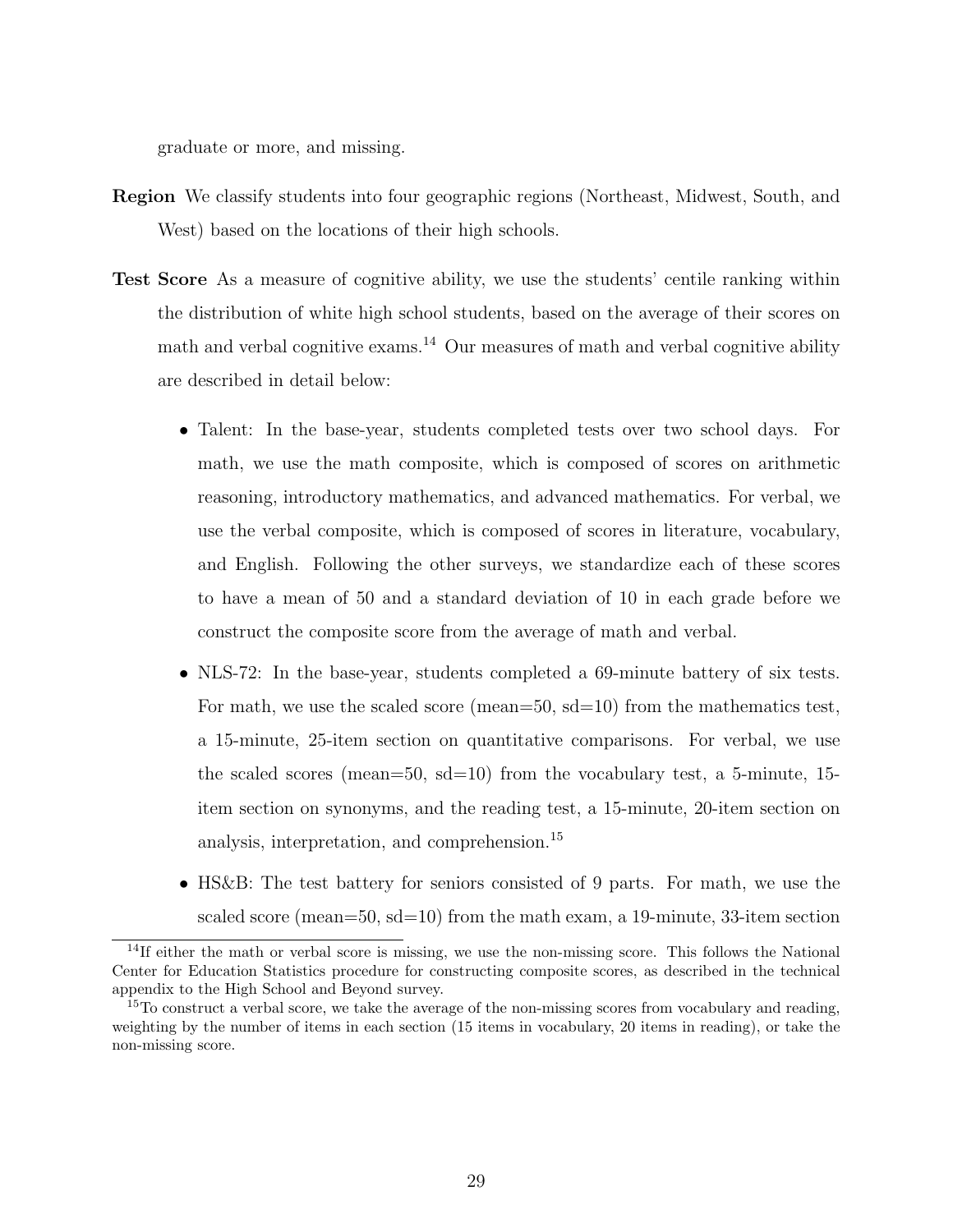on quantitative comparisons.<sup>16</sup> For verbal, we use the scaled scores (mean=50, sd=10) from the vocabulary test, a 9-min, 27-item section on synonyms, and the reading test, a 15-minute, 20-item section on analysis, interpretation, and comprehension.<sup>17</sup>

- NELS-88: In the base-year though second follow-up, students completed four subject tests in 85-minutes. To minimize ceiling and floor effects, students in the first and second follow-ups received different versions of the tests based on their prior scores; NCES constructed comparable follow-up scores under the assumptions of item response theory. For math, we use the second follow-up item response theory scaled score (mean=50, sd=10) from a 30-minute, 40-item math section, which included word problems, graphs, equations, quantitative comparisons, and geometric figures. For verbal, we use the second follow-up item response theory scaled score (mean=50, sd=10) from a 21-minute, 21-item reading section, which tested students' ability to understand words in context, identify figures of speech, interpret the authors perspective, and evaluate the passage as a whole.
- Education We classify educational attainment into three categories: high school, some college, and college or more. Since surveys were selected to be nationally representative at different grades, we restrict our attention to high school graduates, a sample we believe to be relatively stable over this time period. Ideally, we would be able to analyze selection into the labor market for all individuals, including high school drop outs. However, we believe that our analysis is still informative since estimates of gender wage gaps typically compare individuals with similar levels of educational attainment.
- Wage and Employment We use data on individuals' most recent employment and their retrospective reporting of previous employment to generate measures of wages, hours,

<sup>&</sup>lt;sup>16</sup>The math test was in two parts; we take the average of the non-missing scores, weighting by the number of items in each section (25 items in Part I, 8 items in Part II), or take the non-missing one.

 $17$ To construct a verbal score, we take the average of the non-missing scores from vocabulary and reading, weighting by the number of items in each section (15 items in Vocabulary Part I, 12 items in Vocabulary Part II, 20 items in Reading), or take the non-missing score.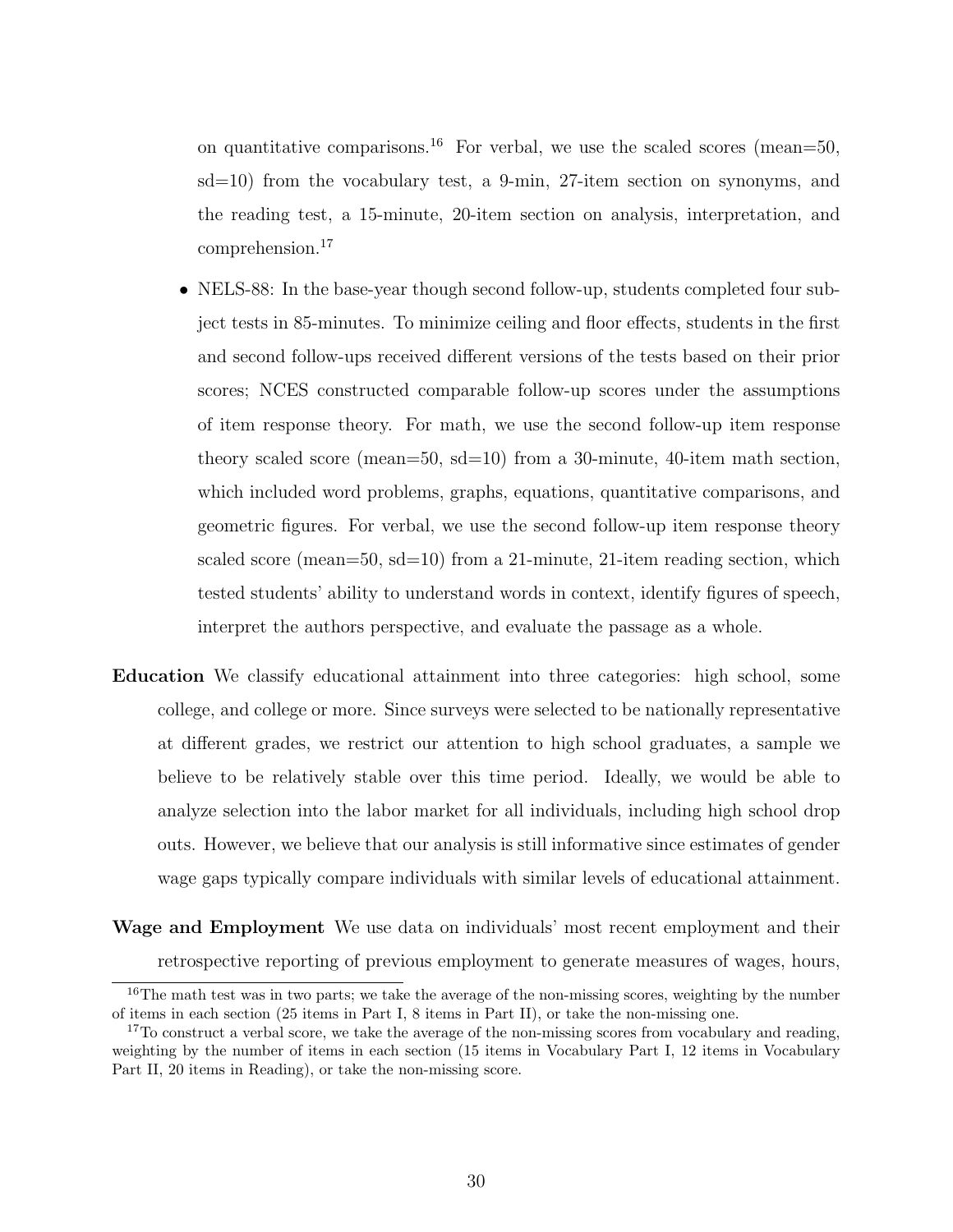and weeks worked in the last year. Wage questions differ slightly between surveys but are coded as follows to generate individuals' approximate hourly wage:

- Talent 5-year Follow up: For seniors, wage on October 1, 1965; for juniors, sophomores, and freshmen, wage between October 1965 (1966) (1967) and September 1966 (1967) and (1968), respectively<sup>18</sup>
- Talent 11-year Follow up: Wage on September 30, 1971 for seniors, and wage on September 1 of 1972, 1973, and 1974 for juniors, sophomores, and freshmen, respectively<sup>19</sup>
- NLS-72 Fourth Follow up: Wage between October 1976 (1977) (1978) and October 1977 (1978) (1979)<sup>20</sup>
- NLS-72 Fifth Follow up: Wage at the most recent job within the 12 month period prior to the 1986 survey date (e.g., between April 1985 and March 1986), and wages between January and December 1984  $(1985)^{21}$
- HS&B Third Follow up: Wage at most recent job within the 12 month period prior to the 1986 survey date (e.g., between April 1985 and March  $1986$ )<sup>22</sup>
- NELS-88 Fourth Follow up: Most recent wage in 2000 (measured between January 1999 and the survey date) and wage between January and December 1999<sup>23</sup>

<sup>18</sup>For seniors, wages were calculated using the reported pay basis (monthly, weekly, hourly). For workers who were paid weekly, hourly wage was calculated by dividing weekly earnings by the usual hours per week. For workers who were paid monthly, it was calculated by dividing the monthly earnings by the product of usual hours per week and 52/12. For all other grades, wages were calculated by dividing the total earnings by the product of the number of weeks worked and the number of hours worked per week.

<sup>&</sup>lt;sup>19</sup>Wages were calculated using the reported pay basis as for seniors in the Talent 5-year follow up.

<sup>20</sup>Wages were calculated by dividing weekly earnings by the usual hours per week.

<sup>&</sup>lt;sup>21</sup>Wage in 1986 are calculated using the reported pay basis (hourly, weekly, biweekly, monthly, and annually); the calculations are the same as before, except that we divide by 2 times the usual hours for biweekly payment and 52 times the usual hours for annual payment. For 1985 (1984), we calculate the wage by dividing the annual earnings in 1985 (1984) by the usual hours times the number of weeks worked.

<sup>&</sup>lt;sup>22</sup>Wages in 1986 are calculated using the reported pay basis (hourly, weekly, biweekly, monthly, and annually) as in the NLS-72 Fifth Follow up.

<sup>&</sup>lt;sup>23</sup>The survey date is not reported in the data but is between January and September 2000. Wages in 2000 are calculated using the reported pay basis (hourly, weekly, biweekly, monthly, and annually) as in 1986 for the NLS-72 and HS&B. Wages in 1999 are calculated by dividing annual earnings in 1999 by the usual hours times the number of weeks worked.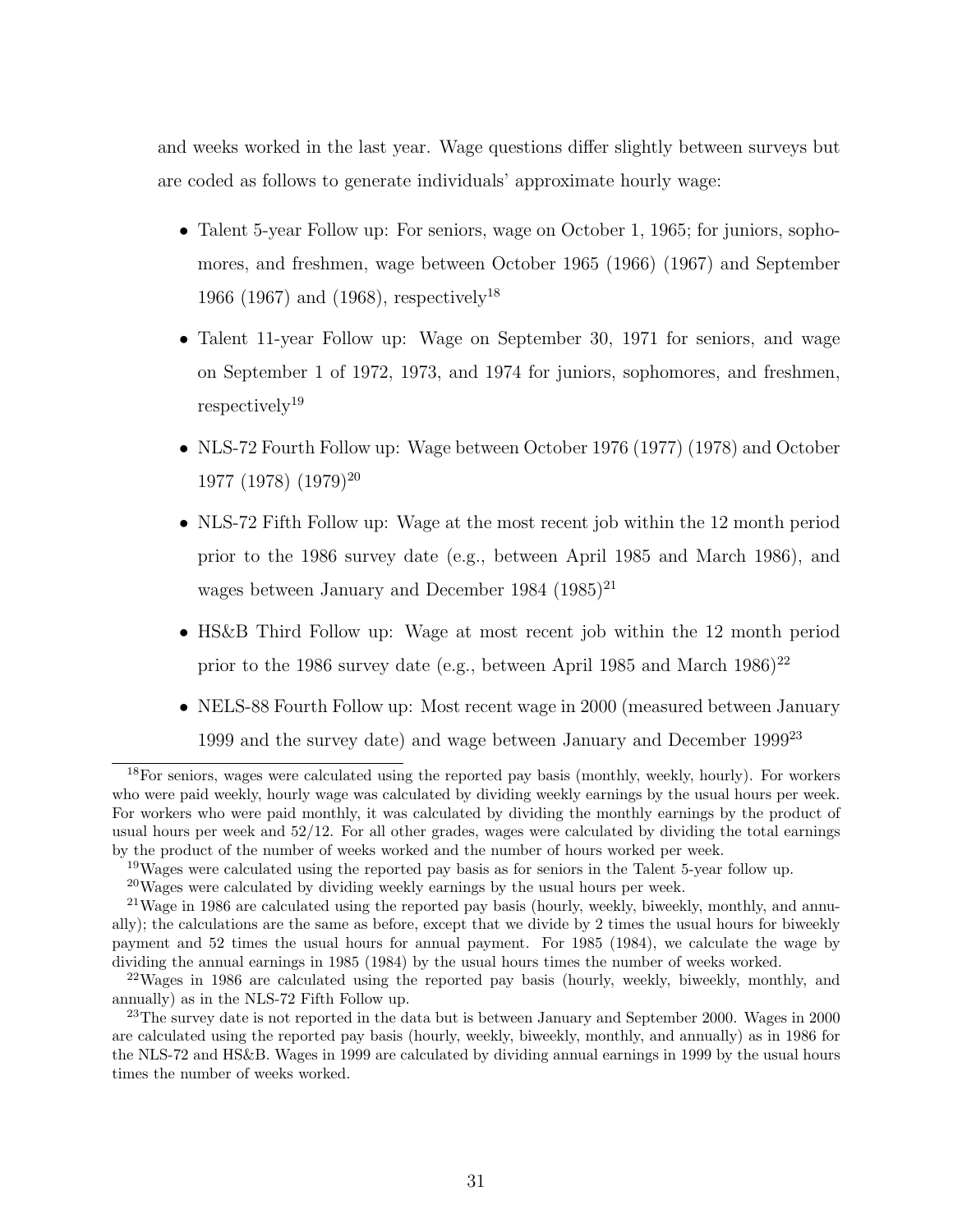Hours is coded as follows:

- Talent 5-year Follow up: Average hours worked per week on the job in October 1965 (1966) (1967) 1968)
- Talent 11-year Follow up: Average hours worked per week on the job in September 1971 (1972) (1973) (1974)
- NLS-72 Fourth Follow up: Average hours worked per week on the most recent job held between November 1976 (1978) (1979) and October 1977 (1978) (1979)
- NLS-72 Fifth Follow up: Average hours worked per week at most recent job in 1986; for 1984 and 1985, we use information on the start and end dates and current/last hours worked for the past 4 jobs (with a maximum of 8 spells each) to construct a labor market history with mutually exclusive spells of employment.<sup>24</sup> Hours is defined as the total number of hours worked in these jobs between January and December divided by the number of weeks worked.
- HS&B Third Follow up: Average hours worked per week at the most recent job in 1986
- NELS-88 Fourth Follow up: Average hours at most recent job in 2000, average hours per typical week in 1999 (all jobs, not just primary).<sup>25</sup>

The reference period for weeks is as follows:

- Talent 5-year Follow up: For juniors, sophomores, and freshmen, weeks worked in the last 12 months, from the October 1965 (1966) (1967) to October 1966 (1967) (1968). Weeks are not available for seniors.
- Talent 11-year Follow up: Weeks worked in the last 12 months (October 1970- September 1971 for seniors, September 1971 (1972) (1973) to August 1972 (1973) (1974) for juniors, sophomores, and freshmen)

 $24$ When spells of employment overlap, we choose the job with the greatest number of hours.

<sup>&</sup>lt;sup>25</sup>There was an interview error where some individuals whose jobs ended in 1999 were not asked this reference question, so these observations were flagged.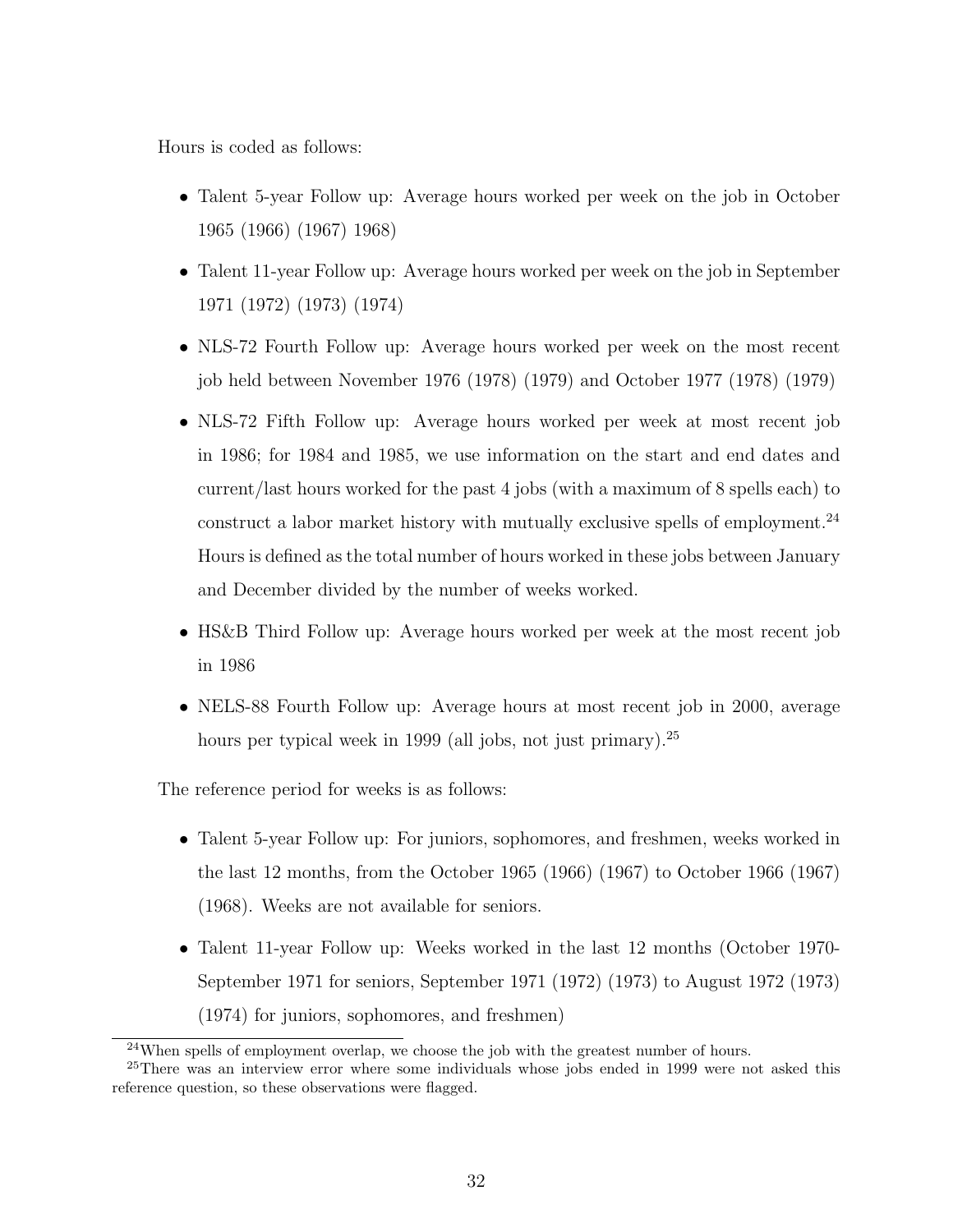- NLS-72 Fourth Follow up: Weeks worked in the last 12 months between October 1976 (1977) (1978) and October 1977 (1978) (1979)
- NLS-72 Fourth Follow up: Weeks worked in the last 12 months before the 1986 survey date (February through July); weeks worked between January and December 1984 (1985) are constructed from the labor market history
- HS&B Third Follow up: Weeks worked in the last 12 months before the survey date (February through July) is constructed from the labor market history as in the NLS-72 Fourth Follow up
- NELS-88 Fourth Follow up: No measures of weeks for 2000; number of weeks worked between January and December 1999.<sup>26</sup>

We consider workers as being full-time, full-year (FTFY) if they work at least 35 hours per week and at least 50 weeks per year (or use 11 months because of the reporting by months?). Some surveys also contain information on workers' occupations and industries.

- Work Experience Since most follow-up surveys collected retrospective information on job histories, we use the information on hours and weeks worked to generate measures of work experience. Due to differences in questions between surveys, it is not possible to make the variables for work experience completely consistent over time, but the measures still provide evidence on whether there are differences in labor force attachment between cohorts. Our measures of experience are as follows:<sup>27</sup>
	- Talent 5-year Follow up: Indicator for being continuously employed since leaving school

<sup>&</sup>lt;sup>26</sup>There was an interview error where some individuals whose jobs ended in 1999 were not asked this reference question, so these observations were flagged.

 $27$  For those with two or more jobs in the same period, we calculate experience using the job with the greatest number of hours, so that the sum of part-time and full-time experience does not exceed potential experience. We do not differentiate between civilian and military labor market experience. Because of the questioning in Talent, I thought we might want to construct a similar variable using the full-time/part-time measures in the later surveys. The problem is how to do this; would one weight the number of part-time years by the number of part-time hours/35?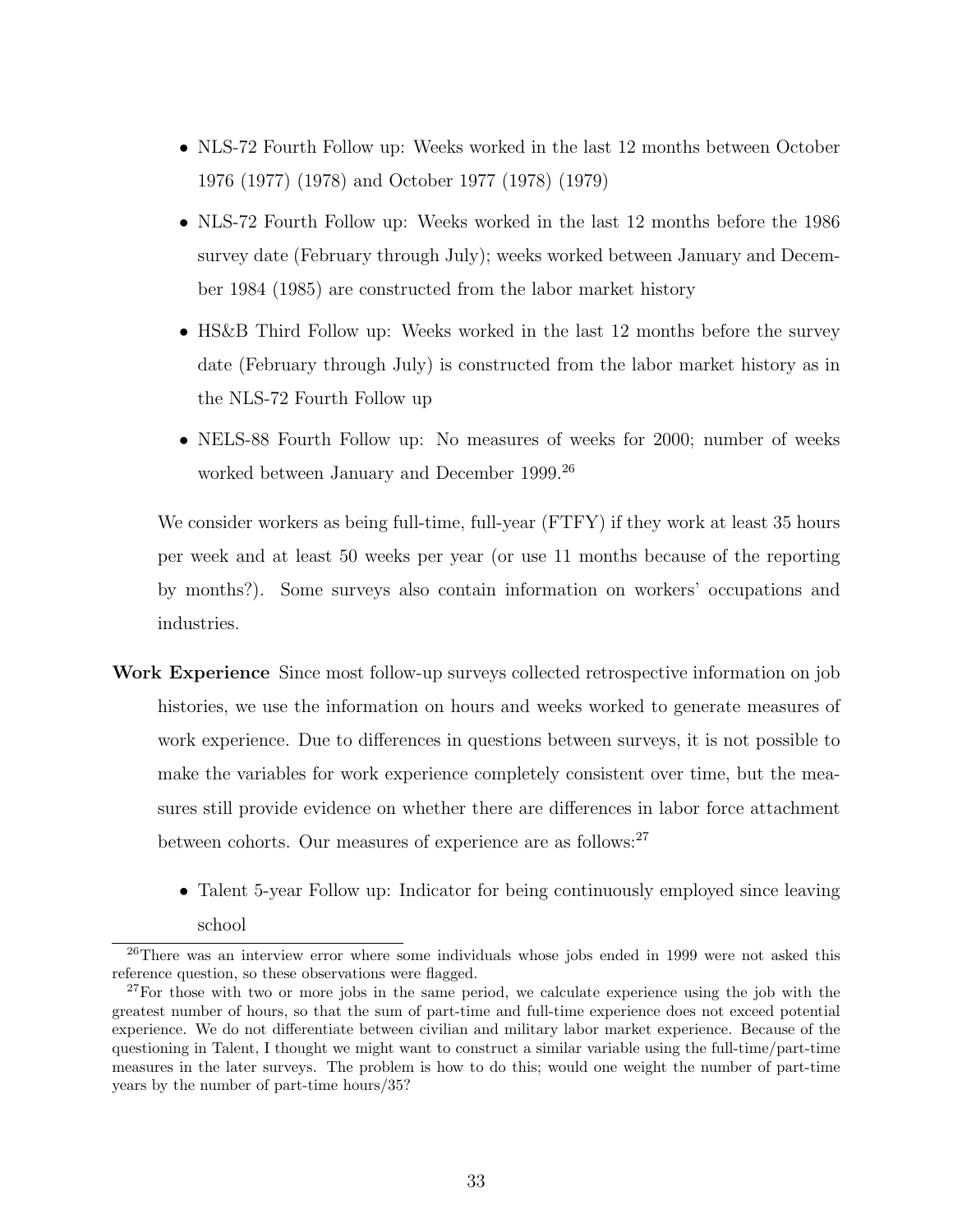- Talent 11-year Follow up: Years of full-time experience since the June after high school graduation<sup>28</sup>
- NLS-72 Fourth Follow up: Years of full-time and part-time experience since the June after high school graduation
- NLS-72 Fifth Follow up: Years of full-time and part-time experience since the June after high school graduation
- HS&B Third Follow up: Years of full-time and part-time experience since the June after high school graduation
- NELS-88 Fourth follow up: Years of full-time and part-time experience between the June after high school graduation (1992) and June 1994; indicators for being employed full-time or part-time more for than 6-months in 1997 and 1998
- Marital History and Fertility Marital status is coded into three categories: married; single; and divorced, widowed or separated. The information asked about respondents' spouses varies across surveys but includes spouses' education and job characteristics (occupation, industry, hours worked, wages, earnings). We use information on the number of children and childrens' birthdays to generate an indicator for the presence of one or more children under the age of 6 years in the household.
- Weights We use the provided survey weights to generate estimates that are nationally representative and which account for attrition in the longitudinal data.<sup>29</sup> Weights are as follows:
	- Talent 5-year Follow up: Cross-section weight weight b, which up-weights respondents to account for non-response, Panel weight: NA

 $^{28}$ Respondents who had done part-time work were asked to include this in their answer by "estimat $[ing]$ how much full-time work [this part-time work] was equivalent to."

 $^{29}$ In Project Talent, researchers pursued and obtained responses from a sample of individuals who initially did not respond to the follow-up survey. The Talent weights assume that these individuals are representative of other non-respondents with similar characteristics. Weights in NLS72, HS&B, and NEL-88 assume that non-respondents are similar to respondents with the same observable characteristics.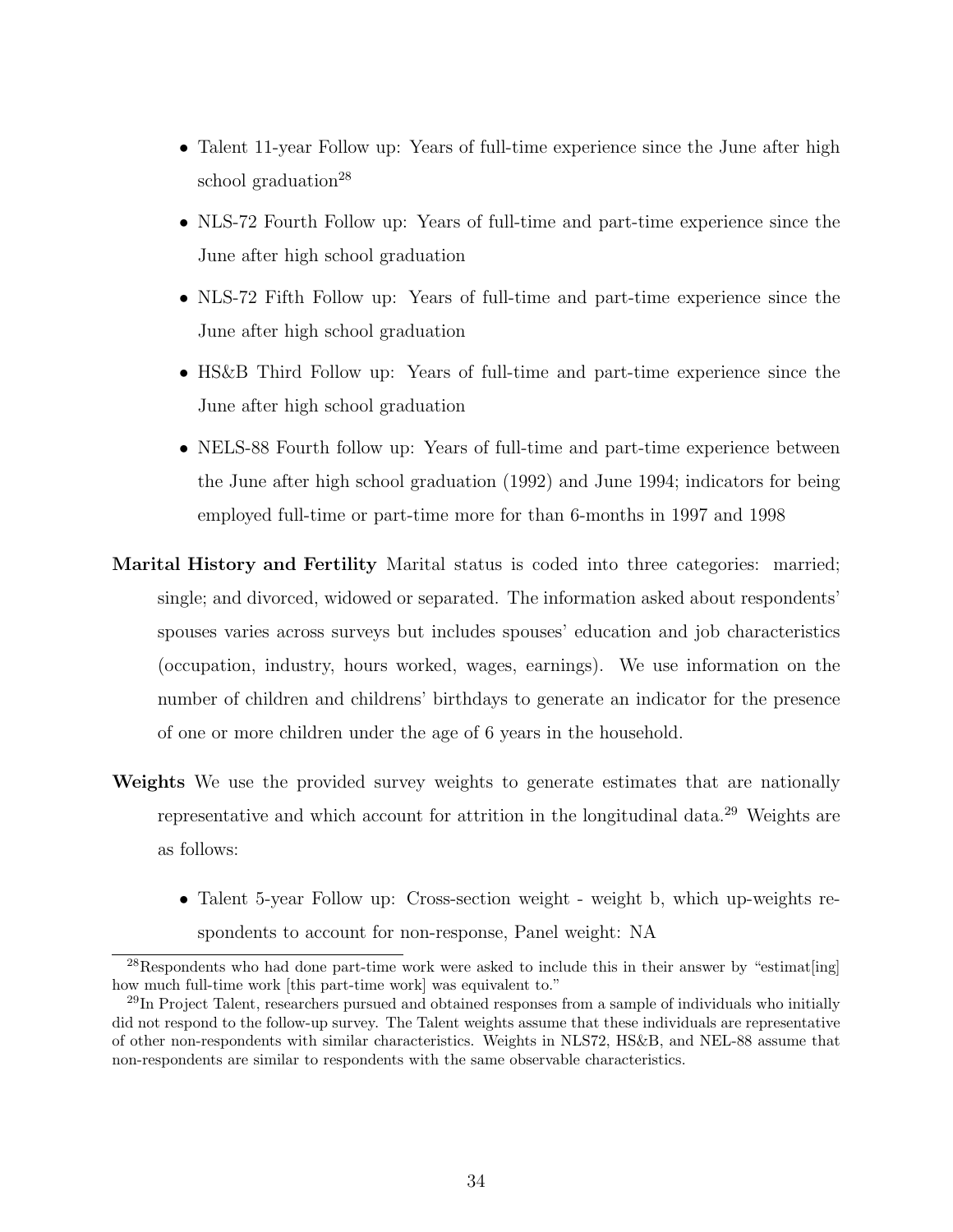- Talent 11-year Follow up: Cross-section weight weight b, which up-weights respondents to account for non-response, Panel weight: NA
- NLS-72 Fourth Follow up: Cross-section weight fourth follow up weight; Panel weight: Base year through fourth follow up
- NLS-72 Fifth Follow up: Cross-section weight fifth follow up weight; Panel weight: NA
- HS&B Third Follow up: Cross-section weight testwt3 weight applied to cases with third follow-up data and enough base year test data to allow construction of test composite, Panel weight: Base year through third follow up
- NELS-88 Fourth follow up: Cross-section weight 4th follow up weight for 1992 high school diploma graduates, Panel Weight: panel weight for second through fourth follow up

# Appendix III: Sample Selection

We restrict the sample to white high school graduates who were 16-19 years-old in their senior year of high school.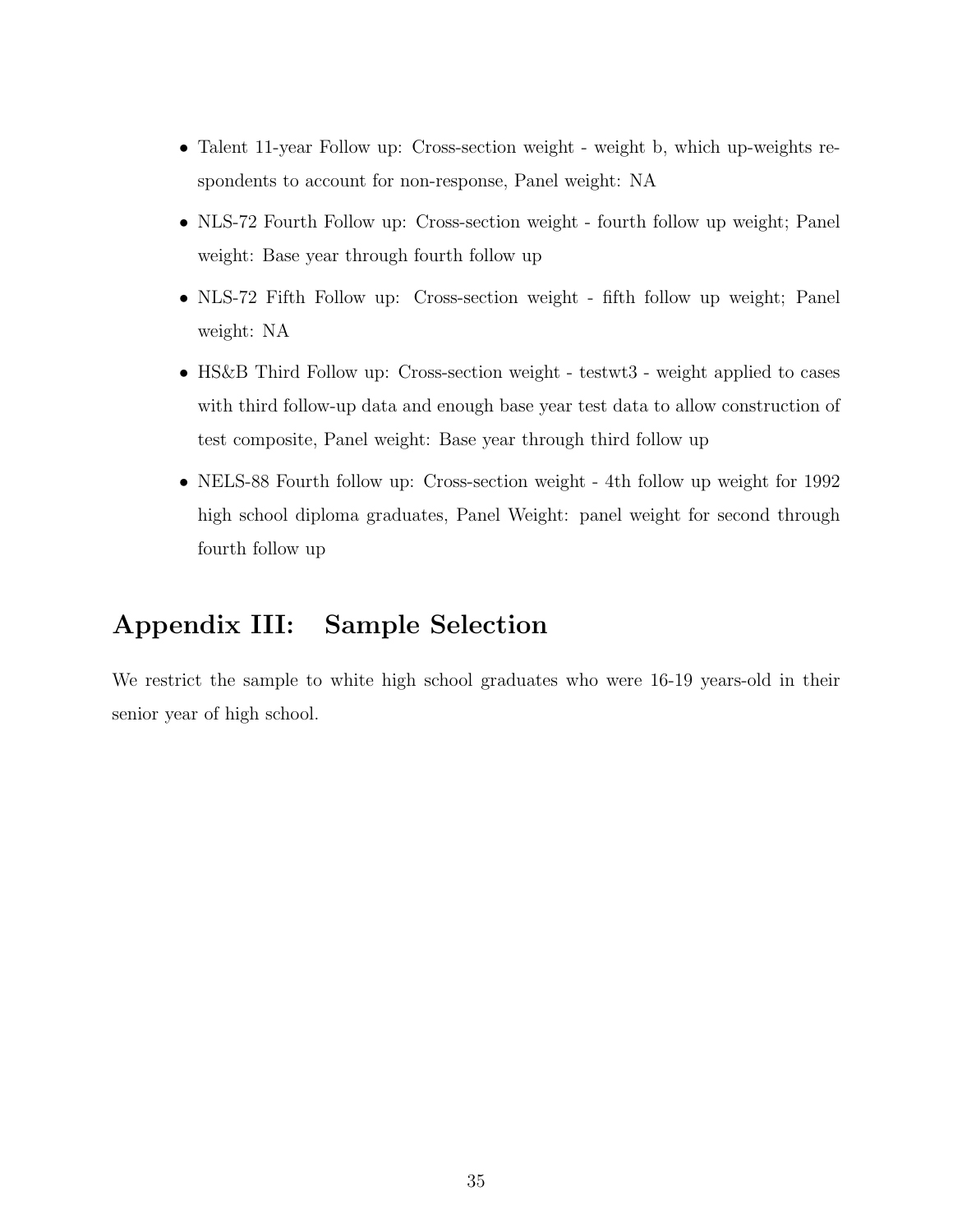### References

- Joshua Angrist and William Evans. Children and their Parents' Labor Supply: Evidence from Exogenous VAriation in Family Size. American Economic Review, 88(3):450–477, Jun 1998.
- Francine Blau and Lawrence Kahn. The us gender pay gap in the 1990s: Slowing convergence. Industrial and Labor Relations Review, 60(1):45–66, 2006.
- Francine D. Blau and Lawrence M. Kahn. Swimming Upstream: Trends in the Gender Wage Differential in the 1980s. *Journal of Labor Economics*, 15(1):1–42, Jan 1997.
- Richard Blundell, Amanda Gosling, Hidehiko Ichimura, and Costas Meghir. Changes in the distribution of female and male wages accounting for employment composition using bounds. Econometrica, 75(2):323–363, March 2007.
- Sean P. Corcoran, William N. Evans, and Robert M. Schwab. Women, the labor market and the declining quality of teachers. Journal of Policy Analysis and Management, 23(3): 449–470, 2004.
- Lena Edlund and Cecilia Machado. Pill Power: the Prequel. IZA discussion paper no. 5468, 2011.
- Nicole Fortin. The gender wage gap among young adults in the united states: The importance of money vs. people. University of British Columbia, 2007.
- Nicole Fortin, Philip Oreopoulos, and Shelley Phipps. Leaving Boys Behind: Gender Disparities in High Academic Achievement. 2012.
- Claudia Goldin and Lawrence F. Katz. The power of the pill: Oral contraceptives and women's career and marriage decisions. *Journal of Political Economy*, 110(4):730–770, August 2002.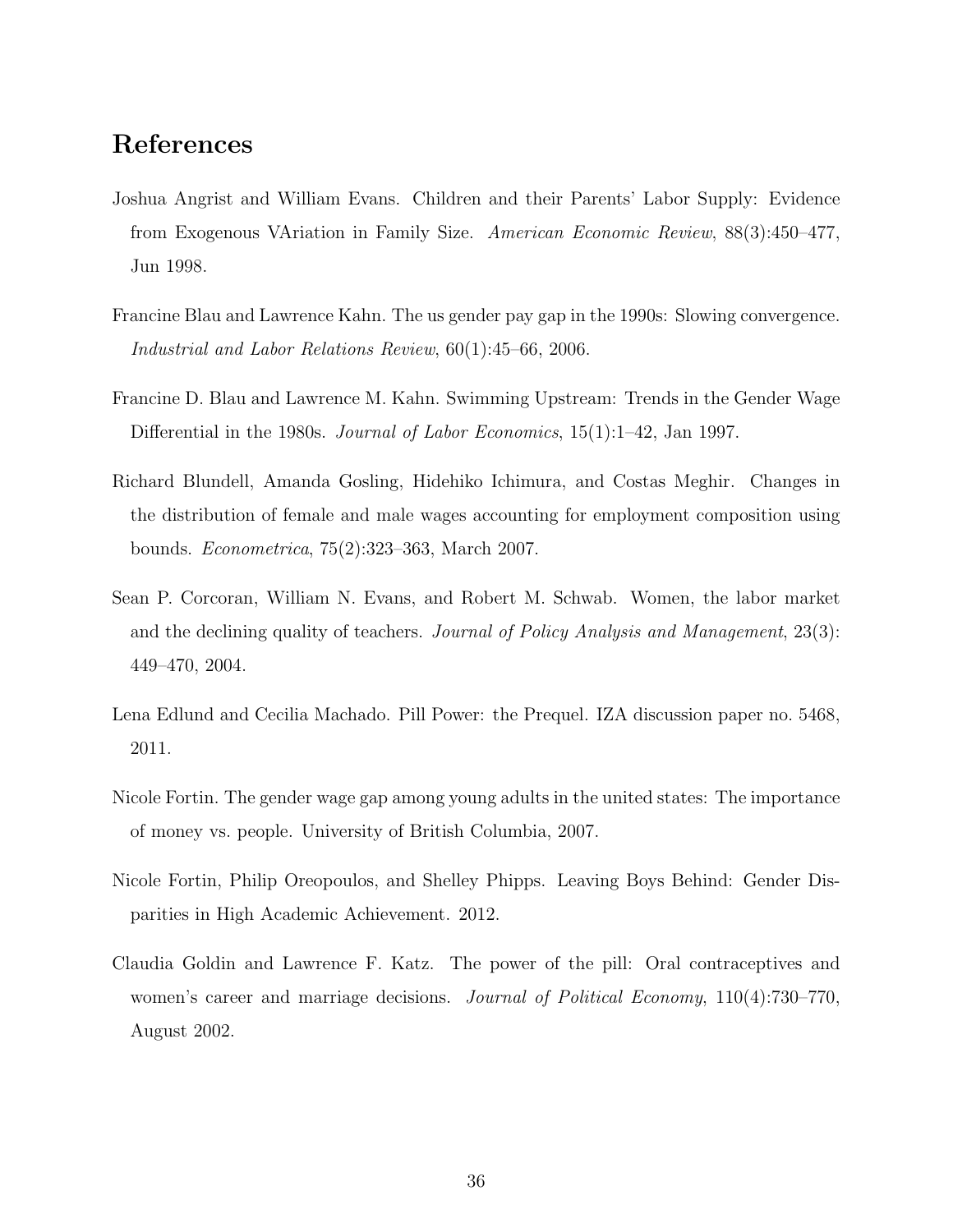- Claudia Goldin, Lawrence F. Katz, and Ilyana Kuziemko. The homecoming of american college women: The reversal of the college gender gap. Journal of Economic Perspectives, 20(4):133–156, Fall 2006.
- Reuben Gronau. Wage comparison a selectivity bias. Journal of Political Economy, 82(6): 1119–1143, 1974.
- James Heckman. Shadow price, market wages, and labor supply. Econometrica, 42(4): 679–694, July 1974.
- Chinhui Juhn. Decline of Male Labor Market Participation: The Role of Declining Market Opportunities. Quarterly Journal of Economics, 107(1):79–121, Feb 1992.
- Chinhui Juhn and Kevin M. Murphy. Wage inequality and family labor supply. Journal of Labor Economics, 15(1):72–97, January 1997.
- Peter Kuhn and Catherine Weinberger. Leadership skills and wages. Journal of Labor Economics, 23(3):395–436, July 2005.
- Cecilia Machado. Selection, Heterogeneity and the Gender Wage Gap. 2009.
- Thomas A. Mroz. The Sensitivity of an Empirical Model of Married Women's Hours of Work to Economic and Statistical Assumptions. Econometrica, 55(4):765–799, Jul 1987.
- Casey Mulligan and Yona Rubinstein. Selection, investment and women's relative wage over time. Quarterly Journal of Economics, 123(3):1061–1110, August 2008.
- Richard J. Murnane, John B. Willet, and Frank Levy. The growing importance of cognitive skills in wage determination. The Review of Economics and Statistics, 77(2):251–266, May 1995.
- Derek Neal. The measured black-white wage gap among women is too small. *Journal of* Political Economy, 112(1):S1–S28, 2004.